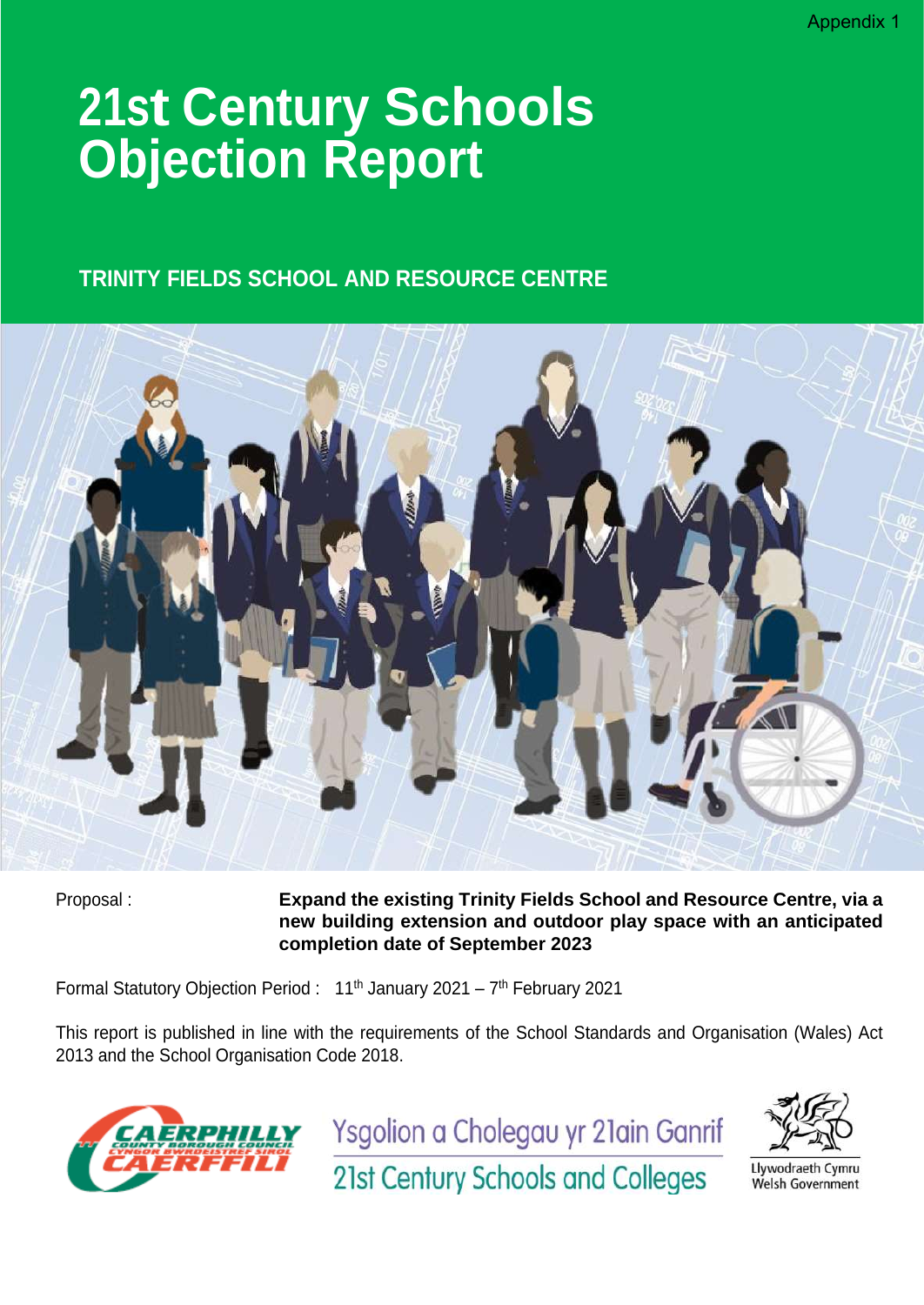| <b>TABLE OF CONTENTS</b>      |                                                                                                                                  |                            |
|-------------------------------|----------------------------------------------------------------------------------------------------------------------------------|----------------------------|
| <b>Introduction</b>           |                                                                                                                                  |                            |
|                               | $\triangleright$ Executive Summary<br>$\triangleright$ Statutory Obligations<br>$\triangleright$ Purpose of the Objection Report | Page 3<br>Page 3<br>Page 3 |
| <b>Proposal</b>               |                                                                                                                                  |                            |
|                               | $\triangleright$ What are we proposing to do?                                                                                    | Page 4                     |
|                               | <b>Statutory Process and Decision Making</b>                                                                                     |                            |
|                               | $\triangleright$ The Statutory Process                                                                                           | Page 5                     |
|                               | > Cabinet Response to Consultation Report                                                                                        | Page 6                     |
|                               | $\triangleright$ Decision Making                                                                                                 | Page 6                     |
| <b>Statutory Notice</b>       |                                                                                                                                  |                            |
|                               | Statutory Notice - Consultation Process                                                                                          | Page 7                     |
|                               | > Statutory Notice - Consultation Information                                                                                    | Page 7                     |
|                               | > Stakeholder Engagement                                                                                                         | Page 8                     |
| ≻                             | Implications of Covid19                                                                                                          | Page 9                     |
| <b>Statutory Objection</b>    |                                                                                                                                  |                            |
| $\triangleright$ Responses    |                                                                                                                                  | Page 9                     |
|                               | $\triangleright$ Reasons for the Objection and Council Clarification                                                             | Page 10                    |
| <b>Other Considerations</b>   |                                                                                                                                  |                            |
| > Learner Voice               |                                                                                                                                  | Page 33                    |
|                               | $\triangleright$ Integrated Impact Assessment                                                                                    | Page 33                    |
|                               | $\triangleright$ Local and National Strategies                                                                                   | Page 33                    |
| <b>Next Steps</b>             |                                                                                                                                  |                            |
|                               | $\triangleright$ Publication of Objection Report                                                                                 | Page 34                    |
| ≻                             | <b>Cabinet 'Objection Report' Decision</b>                                                                                       | Page 34                    |
| ≻                             | Recommendation                                                                                                                   | Page 35                    |
| ➤                             | <b>Decision Notification</b>                                                                                                     | Page 35                    |
| <b>Supporting Information</b> |                                                                                                                                  |                            |
|                               | > Annex 1 : Consultation Document / Consultation Report                                                                          | Page 36                    |
|                               | > Annex 2: Statutory Notice Notification Letter / Published Statutory Notice                                                     | Page 36                    |
|                               |                                                                                                                                  |                            |
|                               | > Annex 3: Statutory Objections Statement                                                                                        | Page 37                    |
| ➤                             | Annex 4: Objection Report Notification Letter                                                                                    | Page 37                    |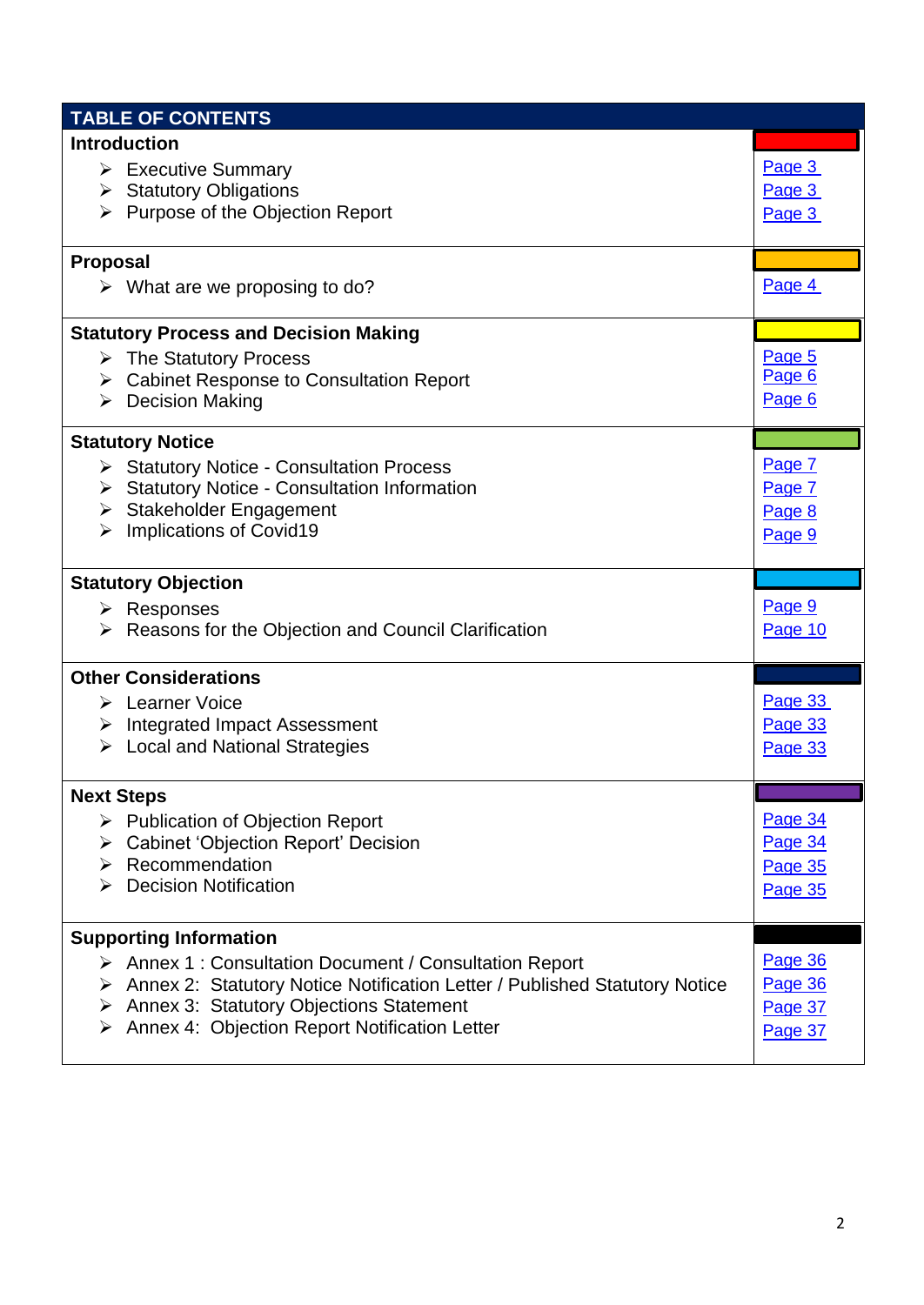

#### **Executive Summary**

Caerphilly County Borough Council aspires to continue to raise school standards and improve the quality of the learning environment to create fit-for-purpose 21<sup>st</sup> century schools and give every child in Caerphilly the best possible start in life.

Trinity Fields School and Resource Centre has been identified as one of the first priority projects for the 21<sup>st</sup> Century Schools and Colleges Band B programme in the Borough.

At their remote meeting held on the 9<sup>th</sup> December 2020, Council Cabinet agreed the proposal to progress to Statutory Notice phase, in-line with the School Organisation Code 2018 in relation to:

• **Expand the existing Trinity Fields School and Resource Centre, via a new building extension and outdoor play space with an anticipated completion date of September 2023**

In accordance with the Council's Constitution, the aforementioned decision was subject to a challenge process. The decision notice was circulated to all Members and appropriate officers. The executive decision came into force at 5pm on Monday 14<sup>th</sup> December 2020. Please note that this decision was not 'challenged'.

#### <span id="page-2-0"></span>**Statutory Obligations**

This report is published in line with the requirements of the School Standards and Organisation [\(Wales\) Act 2013](https://www.legislation.gov.uk/anaw/2013/1/contents/enacted) and the [School Organisation Code 2018.](https://gov.wales/sites/default/files/publications/2018-10/school-organisation-code-second-edition.pdf)

#### <span id="page-2-1"></span>**Purpose of the Objection Report**

In accordance with the School Organisation Code 2018, the Council must publish a summary of the statutory objections and the Council's responses to those objections ("the Objection Report"). The purpose of the Objection Report is to provide Cabinet with the necessary information to make an informed decision through reflection, review and assessment as to whether to implement the proposal.

The Report is divided into several sections with the aim to:

- Outline the Statutory processes undertaken
- Provide clarification in relation to the information provided and consultee engagement
- Summarise each of the Statutory Objections raised by consultees
- Respond to the Objections raised by means of clarification, with supporting reasons

Full details of the decision making process and the stages of the proposal as outlined in the School Organisation Code 2018 have been published as part of the Consultation Documentation and are publicly available via the Council's website with hardcopies made available on request.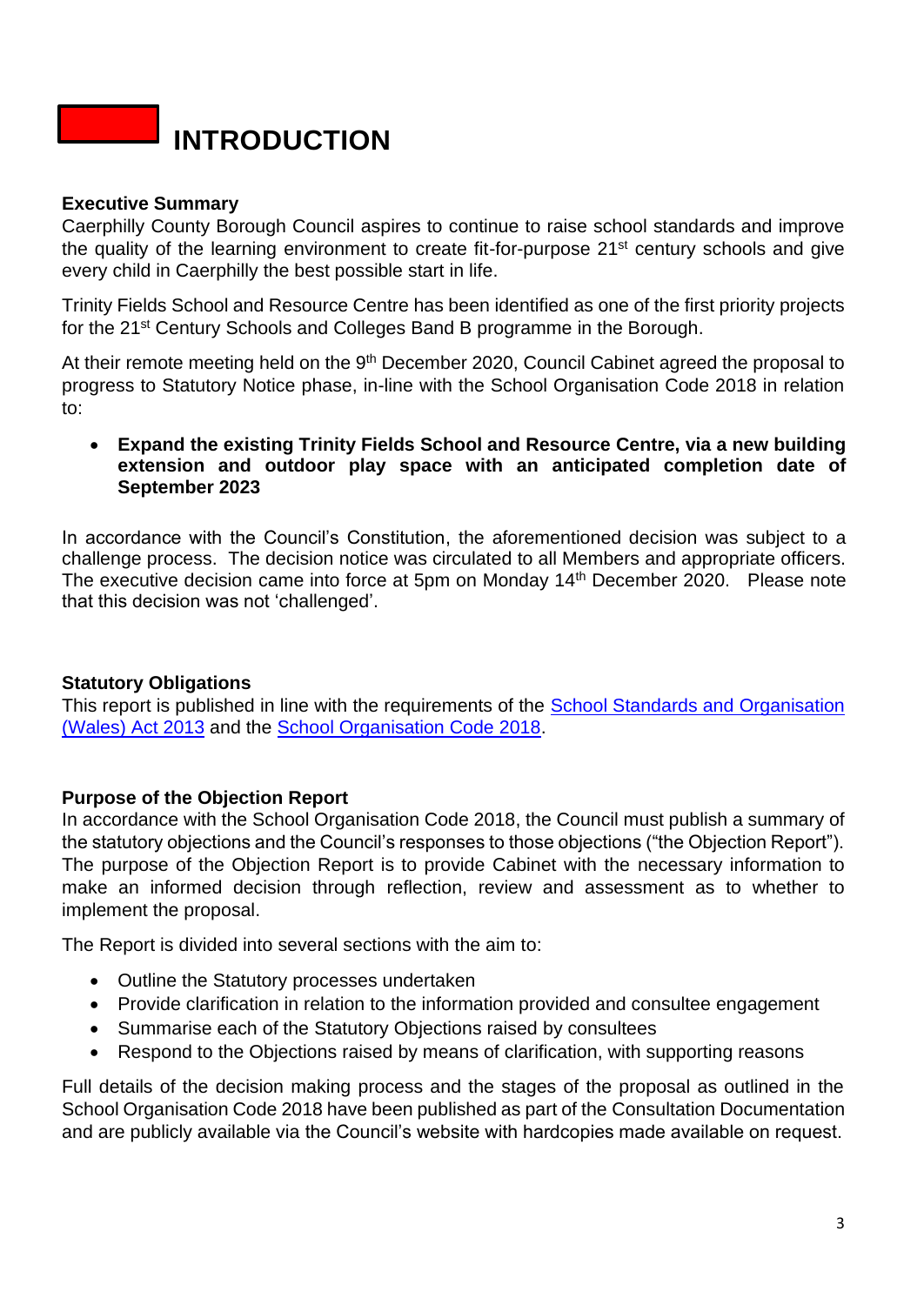### **PROPOSAL**

#### <span id="page-3-0"></span>**What are we proposing to do?**

As outlined in the [Consultation Document](https://www.caerphilly.gov.uk/CaerphillyDocs/Consultations/Consultation-Document-2020-(Trinity-Fields).aspx) and [Consultation Report,](https://www.caerphilly.gov.uk/CaerphillyDocs/Consultations/Trinity-Fields-Consultation-Report-2020.aspx) both of which have been published and are available via the Council's website or in hardcopy on request, Caerphilly County Borough Council (CCBC) has embarked upon an exciting but challenging journey of improvement and change.

Schools in Wales need to be in good condition and suitable for the delivery of education. In some cases, schools can be modernised, repaired, refurbished, extended, or partially rebuilt to meet the standards needed for contemporary teaching and learning. However, some existing schools are no longer in the right place and in such cases, we might propose new schools or changes to existing schools.

The 21<sup>st</sup> Century Schools and Colleges programme is a major, long-term, strategic capital investment programme. It is jointly funded by the Welsh Government and local authorities and aims to create a generation of 21<sup>st</sup> century schools in Wales with the priority areas being:

- Reduce the number of poor condition schools
- Ensure that we have the right size schools in the right location
- Provide enough places to deliver Welsh and English medium education
- Ensure the effective and efficient use of the educational estate

We are proposing to:

- o **Expand the existing Trinity Fields School and Resource Centre, via a new building extension and outdoor play space with an anticipated completion date of September 2023.**
	- $\triangleright$  The proposed new building will provide additional facilities to accommodate growing demand for places and provide additional classrooms, specialist intervention areas and outdoor play space.
	- $\triangleright$  It is proposed the additional facility will also house a new flexible hall, hydrotherapy pool and soft play facilities to increase provision on site which will also be considered for community use at suitable times in keeping with the curriculum timetable.
- $\circ$  To ensure that it can cater for the changing and more complex needs of pupils with Additional Learning Needs (ALN) across the Council, both now and in the future and ensure compliance with the new Additional Learning Needs and Education Tribunal (Wales) Act.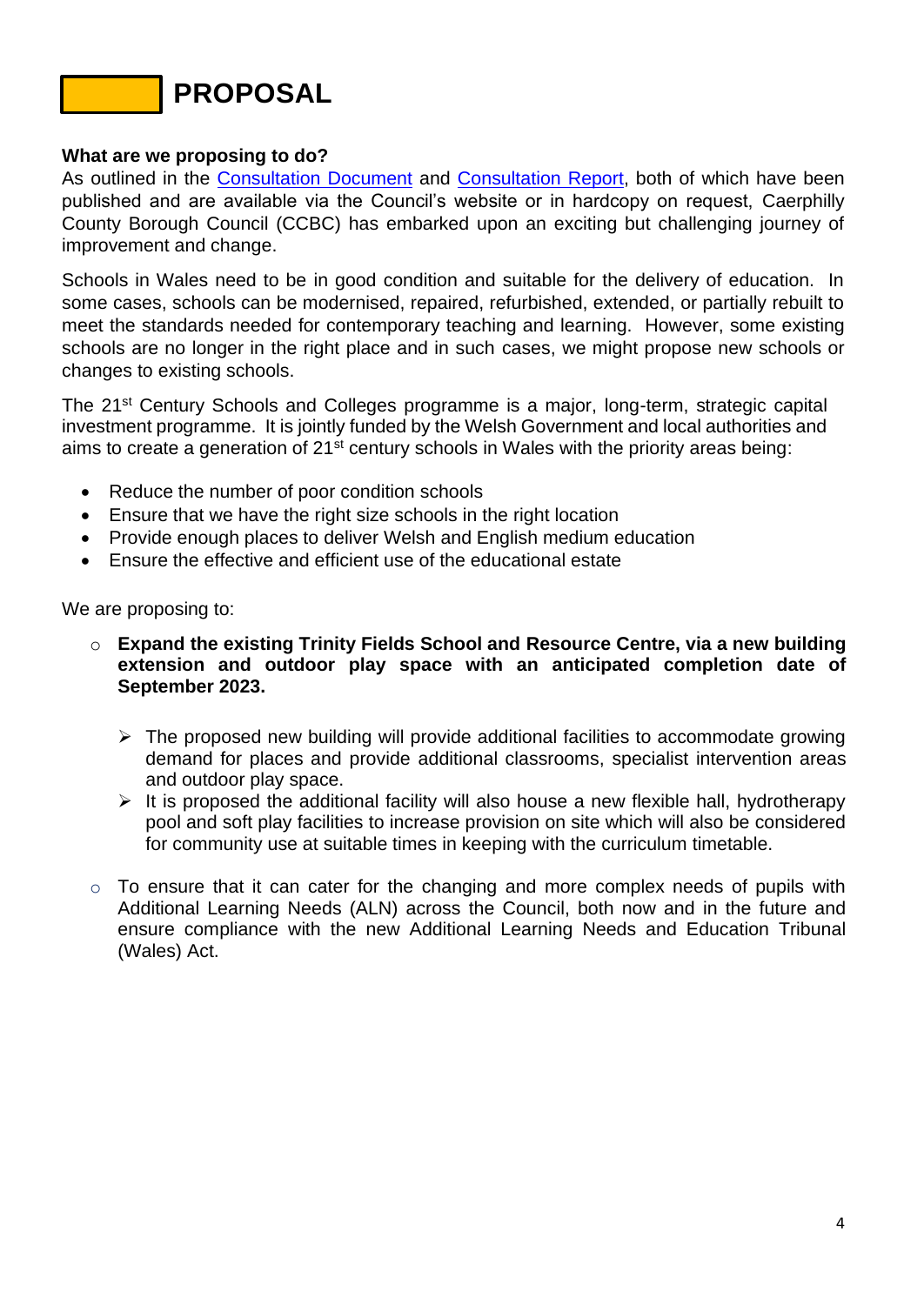## **STATUTORY PROCESS AND DECISION MAKING**

#### <span id="page-4-0"></span>**The Statutory Process**

The School Organisation Code 2018 is made under Sections 38 and 39 of the School Standards and Organisation (Wales) Act 2013 and applies to proposals in respect of maintained schools as defined at Section 98 of the 2013 Act. That is a school in Wales, which is a community, foundation or voluntary school, a community special school or a maintained nursery school. This does not include pupil referral units (PRUs).

The School Organisation Code 2018, provides clear statutory guidance as to the processes that need to be adhered to and the stages to follow:

#### **1) Changes that require a proposal**

- $\triangleright$  Identifying the proposal
- ➢ Development of proposal

#### **2) Consultation**

- ➢ Publishing a Consultation Document
- ➢ Notification letter sent to stakeholders (as prescribed by the code)
- ➢ Undertaking a consultation exercise
- ➢ Consultation with children and young people
- ➢ Publishing a Consultation Report
- ➢ Notification letter sent to stakeholders

#### **3) Publication of Statutory Proposals**

- ➢ Publishing a Statutory Notice
- ➢ Notification letter sent to stakeholders

#### **4) Determining Proposals**

- ➢ Publishing an Objection Report
- ➢ Notification letter sent to stakeholders
- ➢ Approval by Local Authority or Welsh Minister (dependent on nature of proposal)
- ➢ Decision Notification
- ➢ Notification letter sent to stakeholders

#### **5) Implementing Proposals**

➢ Carrying out agreed actions

The planning and development of effective school organisation proposals is crucial to the Welsh Government's goal of transforming education in Wales and providing better educational outcomes. The aim is to ensure that proposals support the Welsh Government's commitment to increase school effectiveness, and narrow inequalities in achievement between advantaged and disadvantaged areas, groups and individuals.

When formulating a proposal, there is a need to clearly identify the reasons for formulating the proposal. Factors to be taken into account in preparing, publishing, approving or determining school organisation proposals include Quality and Standards in Education, the need for places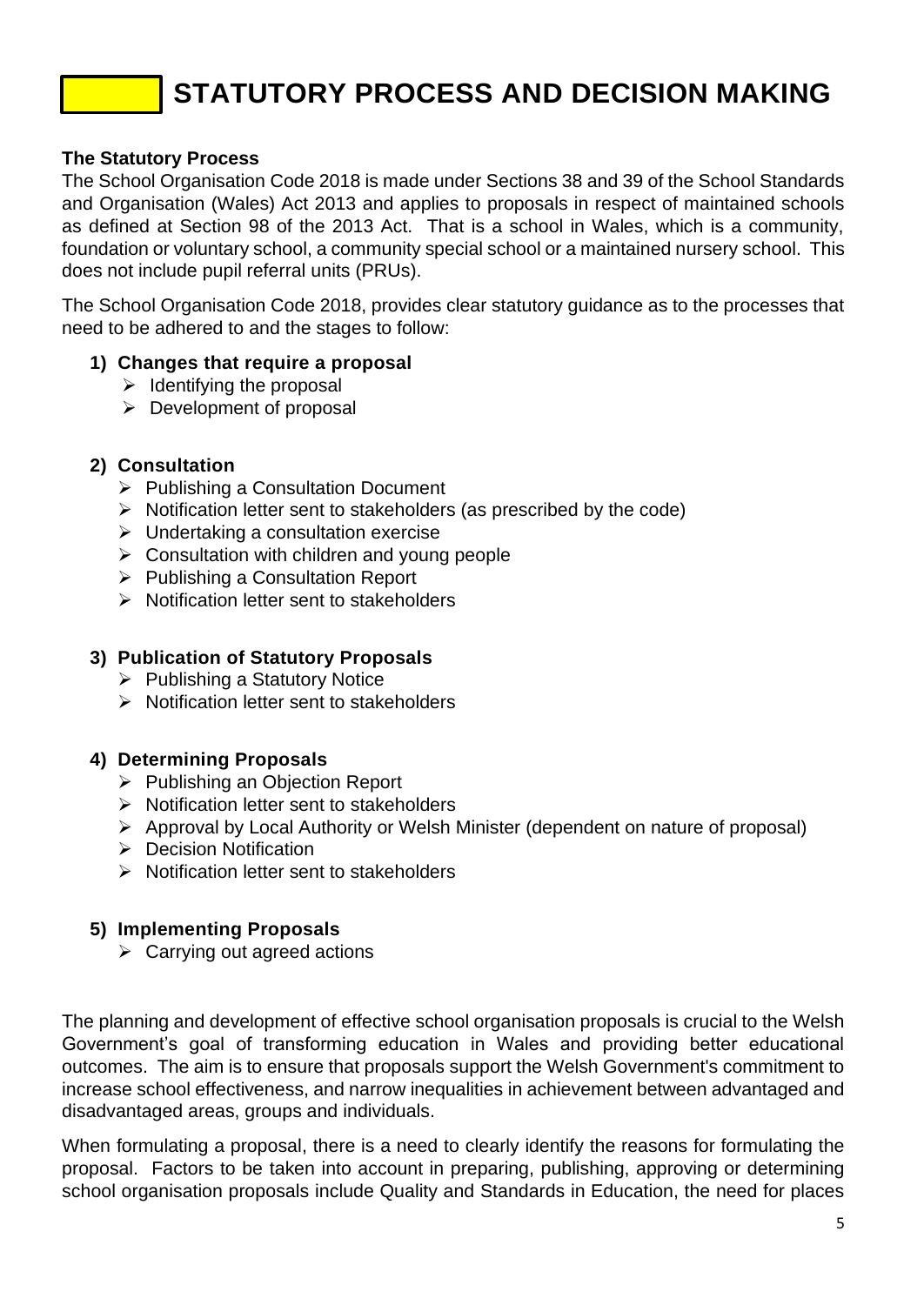and impact on accessibility, resourcing of education and other financial implications. These factors are outlined in the [Consultation Document](https://www.caerphilly.gov.uk/CaerphillyDocs/Consultations/Consultation-Document-2020-(Trinity-Fields).aspx) and further addressed in the Consultation [Report.](https://www.caerphilly.gov.uk/CaerphillyDocs/Consultations/Trinity-Fields-Consultation-Report-2020.aspx)

#### <span id="page-5-1"></span>**Cabinet Response to Consultation Report**

A digital meeting via Microsoft teams took place on Wednesday 9<sup>th</sup> December 2020 at 5.30pm.

As part of this meeting, the 21<sup>st</sup> Century Schools and Colleges Band B Programme and consultation in respect of Trinity Fields School and Resource Centre was discussed. All Consultation Documentation was made available to members as part of the agenda reports pack including the [Consultation Report](https://www.caerphilly.gov.uk/CaerphillyDocs/Consultations/Trinity-Fields-Consultation-Report-2020.aspx) and original responses in the format received from all parties within the consultation period which ran from the  $14<sup>th</sup>$  September to the  $26<sup>th</sup>$  October 2020. Officers linked to the proposal were available to take questions.

It was noted that the matter was previously considered by Education Scrutiny Committee on the 26<sup>th</sup> November 2020 at which the recommendation to proceed to the Statutory Notice stage was agreed.

It was agreed that a vote in respect of the proposal would be taken and be officially recorded. Cabinet Members voted unanimously *'that for the reasons contained in the Officers Report to Cabinet, agree the proposal to progress the project to the Statutory Notice phase, in-line with the School Organisation Code 2018.'*



A recording of the session is available on YouTube: Cabinet - 9<sup>th</sup> [December 2020](https://youtu.be/kGZt1YYvBtM)

The agenda item linked to the 21<sup>st</sup> Century Schools proposals start at 28 minutes in to the recording.

<span id="page-5-0"></span>The [Notice of Cabinet](https://democracy.caerphilly.gov.uk/documents/s33831/2020.12.09%20Cabinet%20Decision%20Notice.pdf?LLL=1) Decisions document is also available to view on the Council's website.

#### **Decision Making**

Progression at each stage is subject to scrutiny, review and approval by Cabinet Members and in addition, Welsh Government are engaged in the process as one of the key delivery partners and co-funders.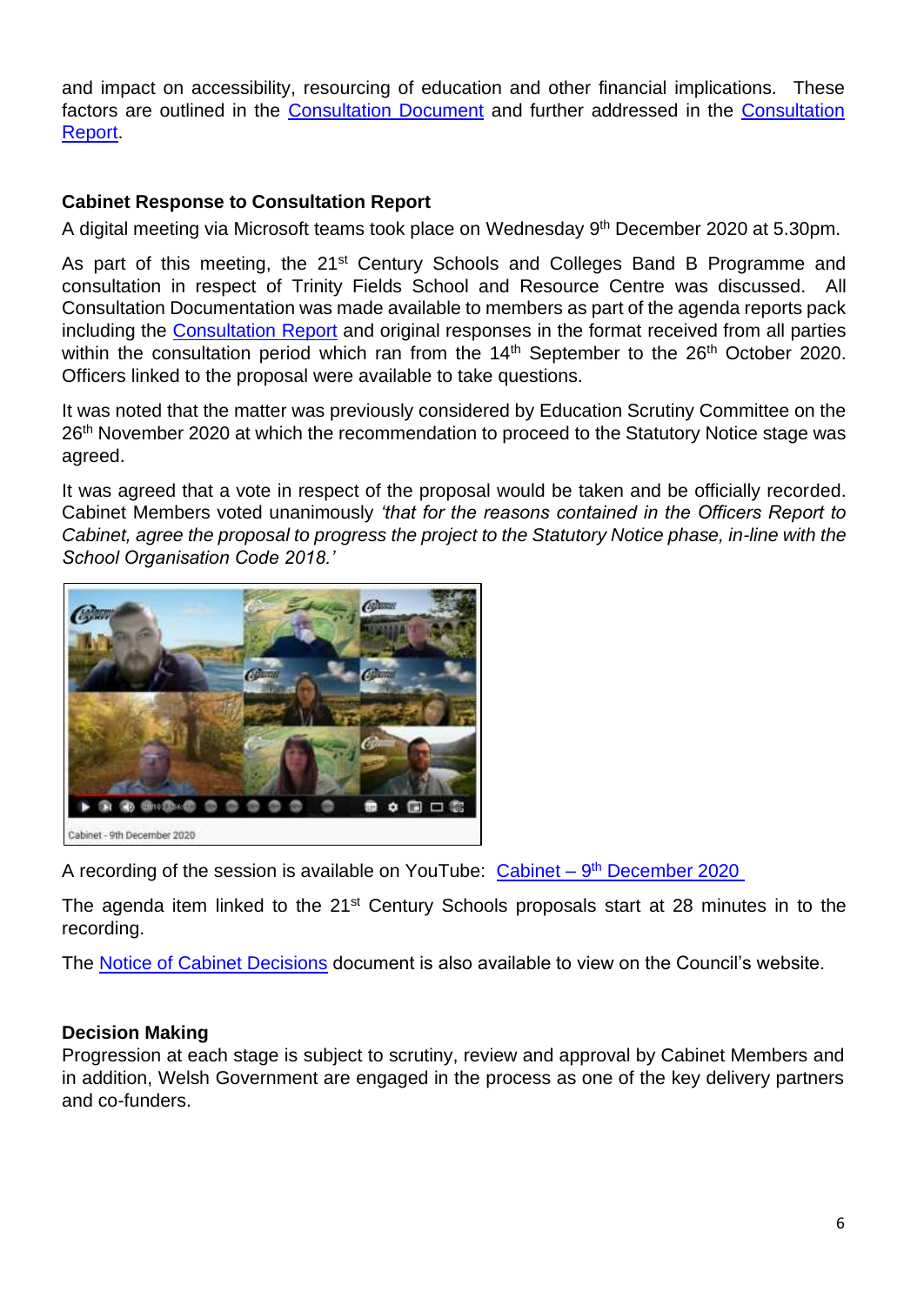When approving proposals, Cabinet must:

- $\triangleright$  consider whether there are any other related proposals
- ➢ ensure that the statutory consultation has been conducted in accordance with this Code (the requirement to consult does not apply to proposals relating to Pupil Referral Units)
- $\triangleright$  ensure that the proposal has been published in accordance with the Code and the notice contains all the required information
- ➢ consider the [Consultation Document](https://www.caerphilly.gov.uk/CaerphillyDocs/Consultations/Consultation-Document-2020-(Trinity-Fields).aspx) and [Consultation Report](https://www.caerphilly.gov.uk/CaerphillyDocs/Consultations/Trinity-Fields-Consultation-Report-2020.aspx)
- $\triangleright$  consider the objections and the objection report and any responses to the notice supporting the proposals

This Objection Report has been produced as the next stage in the process following the Statutory Objection Period as defined by the School Organisation Code 2018. This Objection Report will be subject to initial scrutiny as part of discussions at an Education Scrutiny Committee meeting whereby Members will be asked to note the information contained in the Objection Report and to seek views on the recommendations made within this the Objection Report prior to consideration by Cabinet on 7<sup>th</sup> April 2021.

Cabinet will then make the final determination relating to the proposal and decide whether or not to proceed to implementation as recommended. Full details are outlined in the ['Next Steps'](#page-33-1) section.

## **STATUTORY NOTICE**

#### <span id="page-6-0"></span>**Statutory Notice - Consultation Process**

The consultation process has followed the Welsh Government requirements as set out in the School Organisation Code 2018.

As the proposal relates to a 'regulated alteration' to a Special school under Section 44 of the School Standards and Organisation (Wales) Act 2013, the proposals have been published on the Council's website.

Following the decision by Cabinet outlined above to proceed to Statutory Notice, anyone wishing to make an objection to this proposal was able to do so. To be considered as a statutory objection, objections had to be made in writing or by email and sent to the Council within the 28 days of the date on which the proposal was published. This is referred to as the "objection period" and ran from the 11<sup>th</sup> January 2021 to the 7<sup>th</sup> February 2021.

#### <span id="page-6-1"></span>**Statutory Notice - Consultation Information**

The School Organisation Code 2018 states that when undertaking a consultation process in connection with a school proposal, the Council must publish information to enable transparent, balanced and open decision making.

The Statutory Notice was published on a school day and consultees were given 28 days to respond to the document, with at least 15 of these being school days as defined by Section 579 of the Education Act 1996. The objection period opened on Monday 11<sup>th</sup> January 2021 (a school day) and concluded at midnight on Sunday 7<sup>th</sup> February 2021.

Notices were published on the 11<sup>th</sup> January 2021 as follows: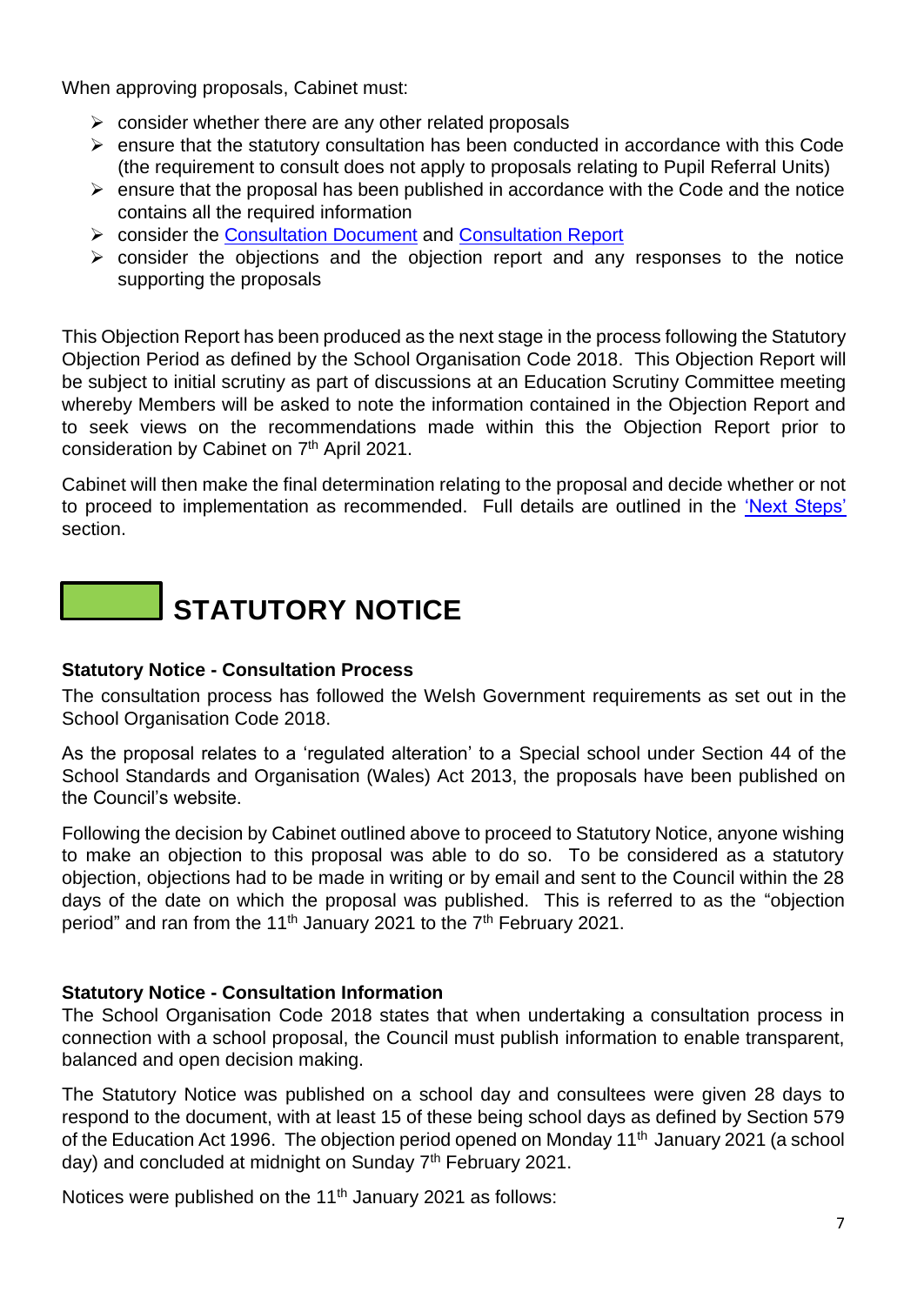- On the [council website](https://www.caerphilly.gov.uk/involved/Consultations/21st-Century-Schools-consultation)
- On or near the main entrance of the school which was subject to the proposal
- The school was provided with hardcopies of the Statutory Notice to distribute to pupils, parents/carers and staff.
- Prescribed consultees as listed in the School Organisation Code 2018 were notified in writing via email/letter
- Social Media Messages were released on Facebook and Twitter to advise of the publication of the Notice and direct interested parties to the Council website

All documentation was published in Welsh and English, complying with the requirements of the Welsh Language Standards. Information was also available in other languages and formats on request.

#### <span id="page-7-0"></span>**Stakeholder Engagement**

Consultees were advised of the proposal and availability of the Statutory Notice and all prior documentation published relating to the proposal, when it went live on the 11<sup>th</sup> January 2021 via letter/email and were therefore invited to take part in this stage of the statutory consultation.

The School Organisation Code 2018, prescribes those individuals/groups considered key consultees in the consultation process. As per section 4.1 of the code, the list below presents the consultees engaged with relevant to proposals of this nature for the Caerphilly Borough.

- o Parents, prospective parents, guardians and carers of all pupils of schools directly affected by the proposal
- $\circ$  Headteacher, staff and governors of schools directly affected by the proposal
- o Pupils/Pupil Councils of schools directly affected by the proposal
- o Directors of Education of all bordering LAs Blaenau Gwent, Caerphilly, Cardiff, Merthyr Tydfil, Newport, Powys, Rhondda Cynon Taf, Torfaen
- o Catholic Diocesan Board of Education
- o Church in Wales Diocesan Board
- o Local Standing Advisory Council on Religious Education (SACRE)
- o Governing body of other schools which the proposer considers are likely to be affected by the proposal
- o Local CCBC Members
- o All Assembly Members and Members of Parliament representing the area served by the schools directly affected by the proposal
- o Welsh Ministers
- o ESTYN
- o Teaching Associations
- o Support Staff Associations
- o South East Wales Consortium (EAS)
- o South East Wales Transport Alliance (SEWTA)
- o Gwent and South Wales Police and Crime Commissioners
- o Local Town and Community Councils
- o Menter Iaith
- o Early Years Development and Childcare Partnership
- o Parent Network
- o Welsh Education Forum
- o Any consultee who has previously expressed concern as part of their consultation response during the period of  $14<sup>th</sup>$  September 2020 – 26<sup>th</sup> October 2020.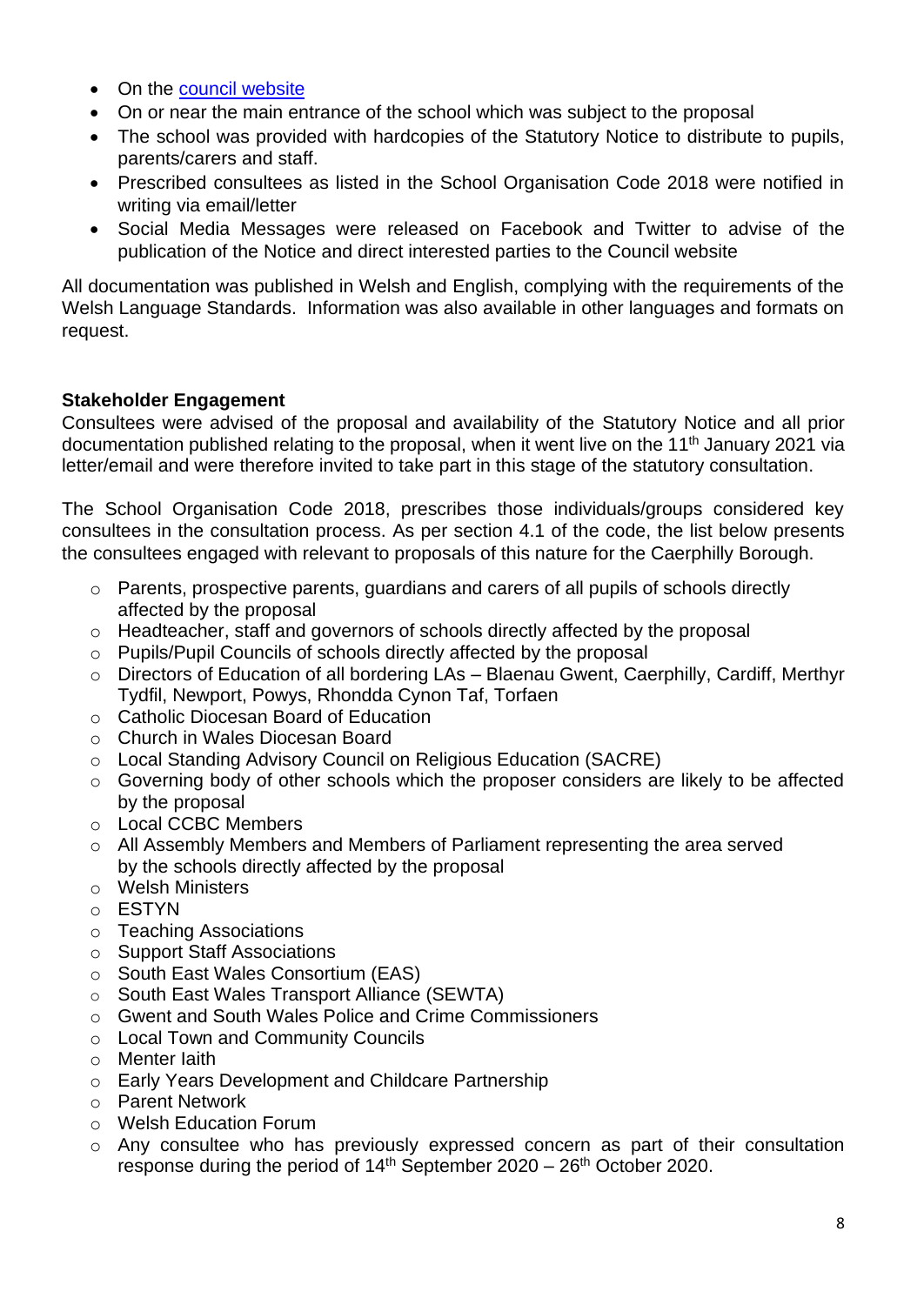Sports Wales, Penallta RFC and the Save Ystrad Mynach Green Spaces Group were also advised of the publication of the Statutory Notice.

This proposal does not affect Welsh Language provision, therefore there was no obligation on the Council to consult with the Welsh Language Commissioner in this instance.

#### <span id="page-8-0"></span>**Implications of COVID19**

Section 4.1 of the School Organisation Code 2018 states that a Statutory Notice has to be published on a school day and consultees given 28 days to respond to the document, with at least 15 of these being school days in addition to the day it was published, as defined by Section 579 of the Education Act 1996.

In light of Covid restrictions imposed at the time of publication, Welsh Government issued a modification to the School Organisation Code 2018 on the  $8<sup>th</sup>$  January 2021 which temporarily modified section 4.1 of the Code in respect of the manner of publication of the statutory notice, as if the references to 'school day' now includes a day on which there would have been a school session, but for any restriction on the attendance of pupils at the school in connection with the prevalence of coronavirus.

In addition, the School Effectiveness Division of Welsh Government confirmed that if a school was open to support keyworker or vulnerable pupils, as was in the case of all the schools in Caerphilly at this time, this would also be accepted as a 'school day' for the purposes of discharging this requirement under the code.

Therefore, in light of the information above, the publication date of the 11<sup>th</sup> January 2021, falls within the definition of a 'School day' and the Statutory Objection period proceeded within the scope and requirements as prescribed by the School Organisation Code 2018.

## **STATUTORY OBJECTION**

#### <span id="page-8-1"></span>**Responses**

Overall a total of 238 Statutory Objections were received during the Statutory Notice stage of the consultation process.

To be considered as a statutory objection, objections had to be made in writing or by email and submitted within the Objection Period. All objections submitted, regardless of whether the respondent was classified as a consultee as per the School Organisation Code 2018 have been included in the figures reported. All responses have been individually read, reviewed and summarised in this report and original copies of all correspondence are made available to Cabinet Members for consideration as part of the decision making process.

It should be noted that this process as prescribed by Welsh Government, provides no opportunity for inclusion of responses in support of the proposal.

It should also be noted that the figures quoted in this document, include all responses received irrespective of any duplicates.

Of the prescribed methods for providing a response during the consultation period: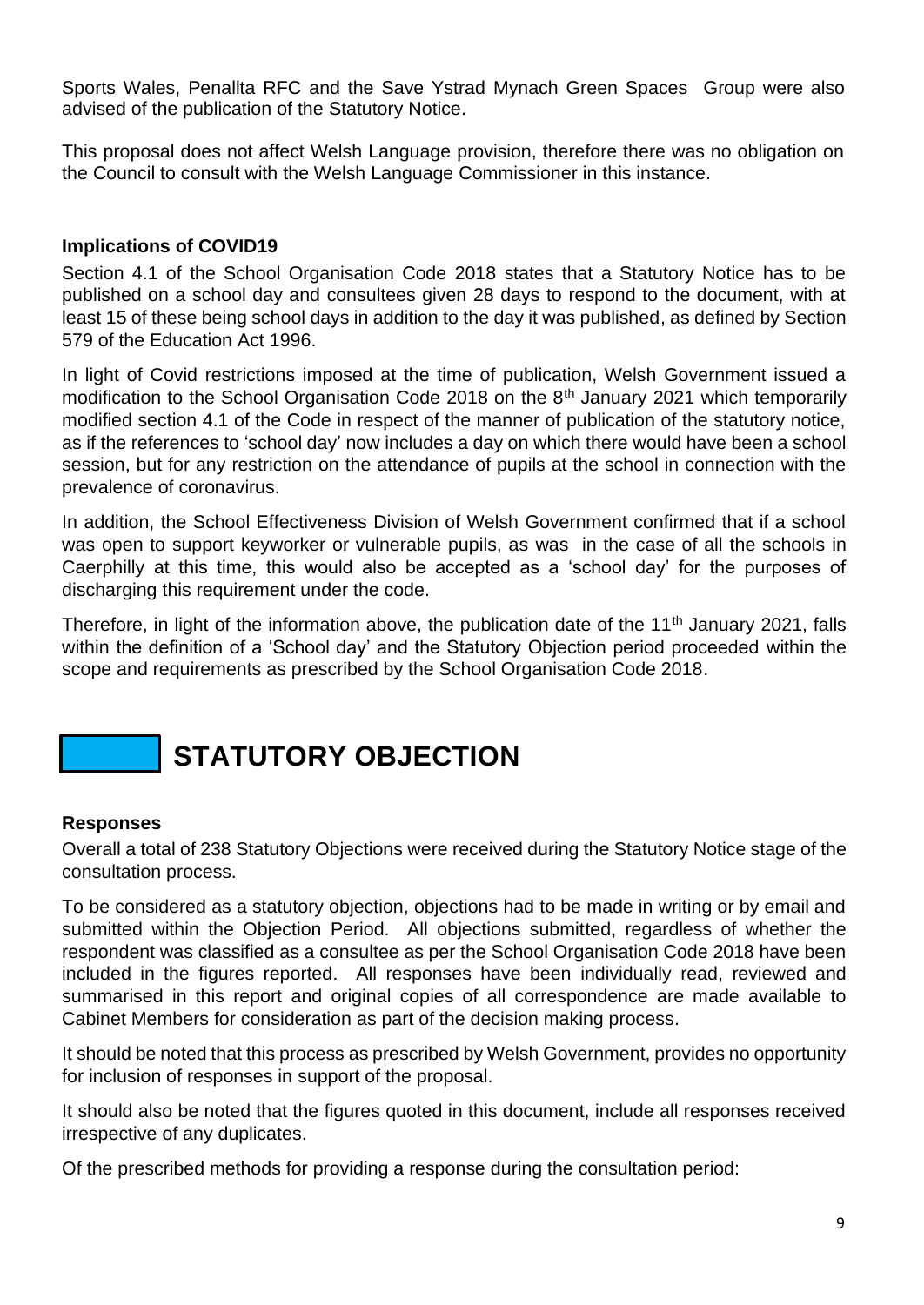- 2 responses received via letter
- 236 responses received via email

0 responses (0%) were returned in the medium of Welsh with the remaining responses (100%) in English.

The 21<sup>st</sup> Century Schools Team received 0 requests for the documentation to be provided in another format or language.

#### <span id="page-9-0"></span>**Reasons for the Objection and Council Clarification**

The following table provides a summary of the Statutory Objections received during the objection period as per the requirements of the School Organisation Code 2018.

| <b>Area of Objection:</b>                                                      | <b>Overview</b>                                                                                                                                                                                                                                                                                                                                                                                                                                                                                                                                                                                                                                                                          |  |
|--------------------------------------------------------------------------------|------------------------------------------------------------------------------------------------------------------------------------------------------------------------------------------------------------------------------------------------------------------------------------------------------------------------------------------------------------------------------------------------------------------------------------------------------------------------------------------------------------------------------------------------------------------------------------------------------------------------------------------------------------------------------------------|--|
| <b>Statutory Processes</b>                                                     | Respondents queried the processes and procedures being followed<br>with particular focus on failure to consult widely enough. Concerns<br>were also raised in respect of the nature and validity of the<br>information that has been published in the Consultation Document<br>and <b>Consultation Report</b> for the proposal.                                                                                                                                                                                                                                                                                                                                                          |  |
| <b>Options Appraisal</b><br><b>Process</b>                                     | Respondents queried the legitimacy of 'Option 4' in the Options<br>appraisal, namely the proposal to expand Trinity Fields School<br>being the preferred option to building a new school 'Option 5' and<br>whether the decision has been based on finance alone.<br>Respondents have queried as to whether expansion can be<br>justified to meet future demand for places.                                                                                                                                                                                                                                                                                                               |  |
| <b>Loss of Green Space</b><br>for the Ystrad Mynach<br>Community               | Respondents submitted objections based on the loss of green<br>space in the community and how it is perceived to impact on<br>general recreational activities, health and wellbeing and Ystrad<br>Mynach Park. In addition, a clear sense of overdevelopment in the<br>wider area as a result of the investment in the Hospital, Police<br>Station and the Centre of Sporting Excellence has come to the fore.<br>Respondents also stated that they perceive the proposal as being<br>contradictory to the principles of the Wellbeing of Future<br>Generations (Wales) Act 2015, the Council's Green Infrastructure<br>Strategy and the Council's Sport and Active Recreation Strategy. |  |
| <b>Impact on Sporting</b><br><b>Provision and</b><br><b>Mitigation options</b> | Respondents have raised objections based on the perceived<br>impact on sporting provision for both adults and children from the<br>area and beyond should the Trinity 1 pitch be repurposed as part of<br>the proposal to expand Trinity Fields. This includes the impact on<br>the local Rugby Club. Respondents have also remarked on the<br>mitigation being proposed as inadequate based on the information<br>released into the public domain.                                                                                                                                                                                                                                      |  |
| <b>Other Planning</b><br>Considerations                                        | As outlined in this Report and in the <b>Consultation Report</b> published<br>previously, there will be a separate planning application process<br>that will address a number of material planning considerations.<br>However, a number of Respondents have raised objections linked<br>to the construction of the proposed extension, its potential negative<br>impact on traffic flow and localised flooding. Whilst this document<br>and process is completely separate to the planning process,                                                                                                                                                                                      |  |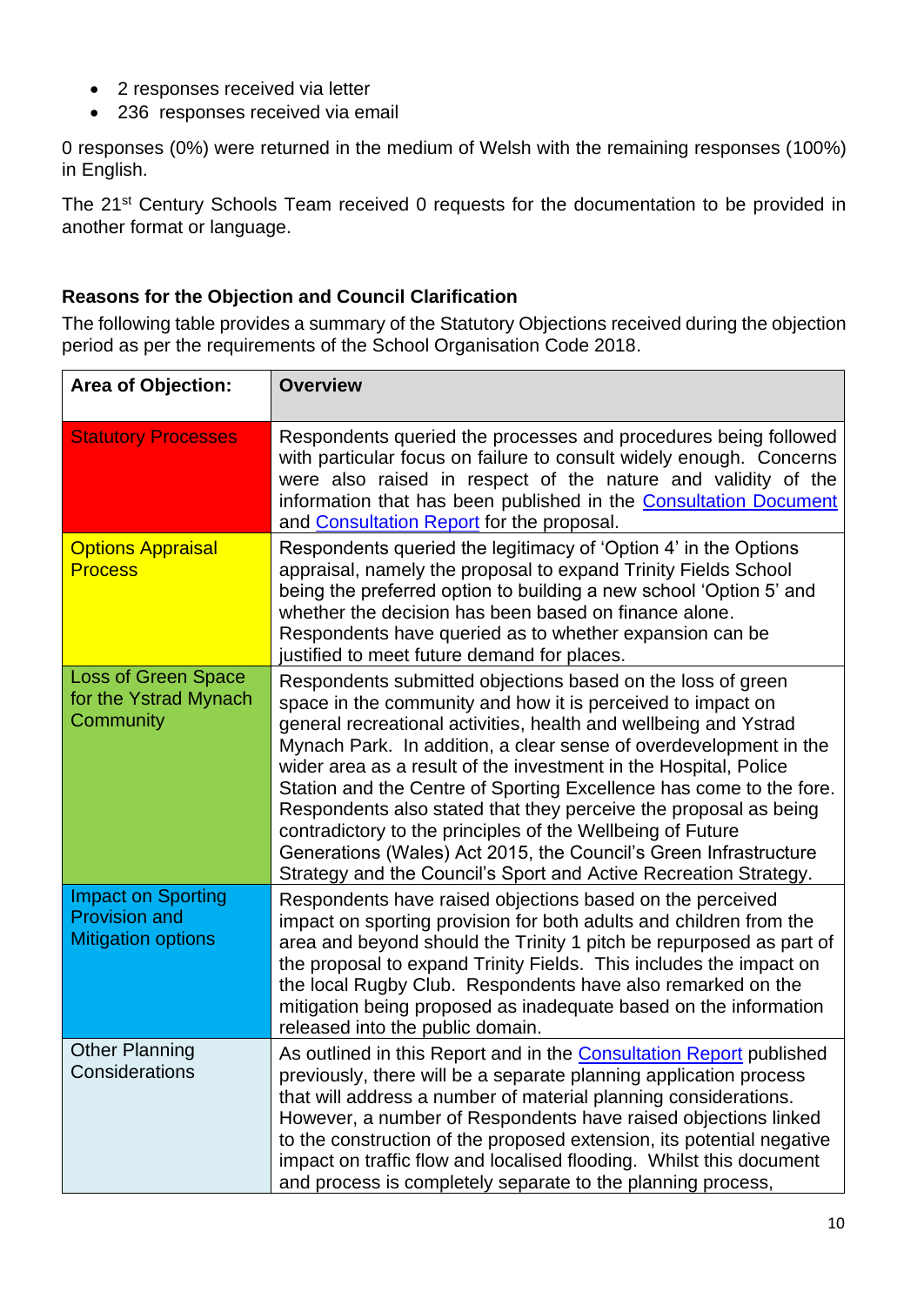| clarification has been provided which may aid in decision making at |
|---------------------------------------------------------------------|
| this stage in the process.                                          |
|                                                                     |
| In addition, the formal representations made by planning            |
| consultants Turley and Consult QRD on behalf of Penallta RFC and    |
| Save Ystrad Mynach Green Spaces at the Consultation stage and       |
| the failure to respond to these in the Consultation Report will be  |
| addressed as part of the Council's response.                        |

In accordance with Section 5.1 of the School Organisation Code 2018, the Council, as the proposer, must publish its response to the summarised objections. The tables below provide a non-verbatim description from the objections received of the individual areas requiring further clarification and the Council's response to each in turn.

<span id="page-10-0"></span>

| <b>Area of Objection:</b> |                                                                           | <b>Statutory Processes</b>                                                                                                                                                                                                                                                                                                                                                                                                                                                                                                                          |  |
|---------------------------|---------------------------------------------------------------------------|-----------------------------------------------------------------------------------------------------------------------------------------------------------------------------------------------------------------------------------------------------------------------------------------------------------------------------------------------------------------------------------------------------------------------------------------------------------------------------------------------------------------------------------------------------|--|
|                           | <b>Areas requiring</b><br>clarification:                                  | <b>Council's Response</b>                                                                                                                                                                                                                                                                                                                                                                                                                                                                                                                           |  |
|                           | Feeling that the<br>final decision on<br>the proposal has<br>been made    | This proposal, relating to the expansion of Trinity Fields School is<br>still progressing through the decision making processes as<br>prescribed by the School Organisation Code 2018.<br>No final<br>determination has been made regarding the proposal.                                                                                                                                                                                                                                                                                           |  |
|                           | Conflict of interest<br>for Officers                                      | There have been instances where Officers have declared a conflict<br>of interest in relation to this proposal. Where this has been<br>identified, relevant Officers have removed themselves from the<br>process entirely or relevant parts of any meetings. This is standard<br>code of practice and is always asked at the beginning of any formal<br>meeting to discuss a proposal. It should also be noted for clarity<br>that Officers are not decision makers in this process as this is the<br>responsibility of Cabinet Members.             |  |
|                           | Misrepresentation<br>of information in<br>documentation by<br><b>CCBC</b> | The Council strives to achieve high standards both in the<br>information that underpins school consultations and<br>in the<br>Consultation Documents that are published.<br>The Council<br>acknowledges that these will be examined closely by communities,<br>school staff and parents, and welcomes holistic feedback to<br>ensure a fair and transparent decision making process based on<br>all the information available at the time.                                                                                                          |  |
|                           | Failure to address<br>all responses in<br>Consultation<br>Report          | The School Organisation Code 2018 states that both the<br>Consultation Report and this Objection Report only requires the<br>Council to summarise the issues raised by consultees and respond<br>to these by means of clarification. It is not a requirement to list and<br>respond to each individual response directly, nor is there a<br>requirement to publish any response or name any organisation<br>other than Estyn. This does not mean however, that the responses<br>are not considered and as stated previously, original copies of all |  |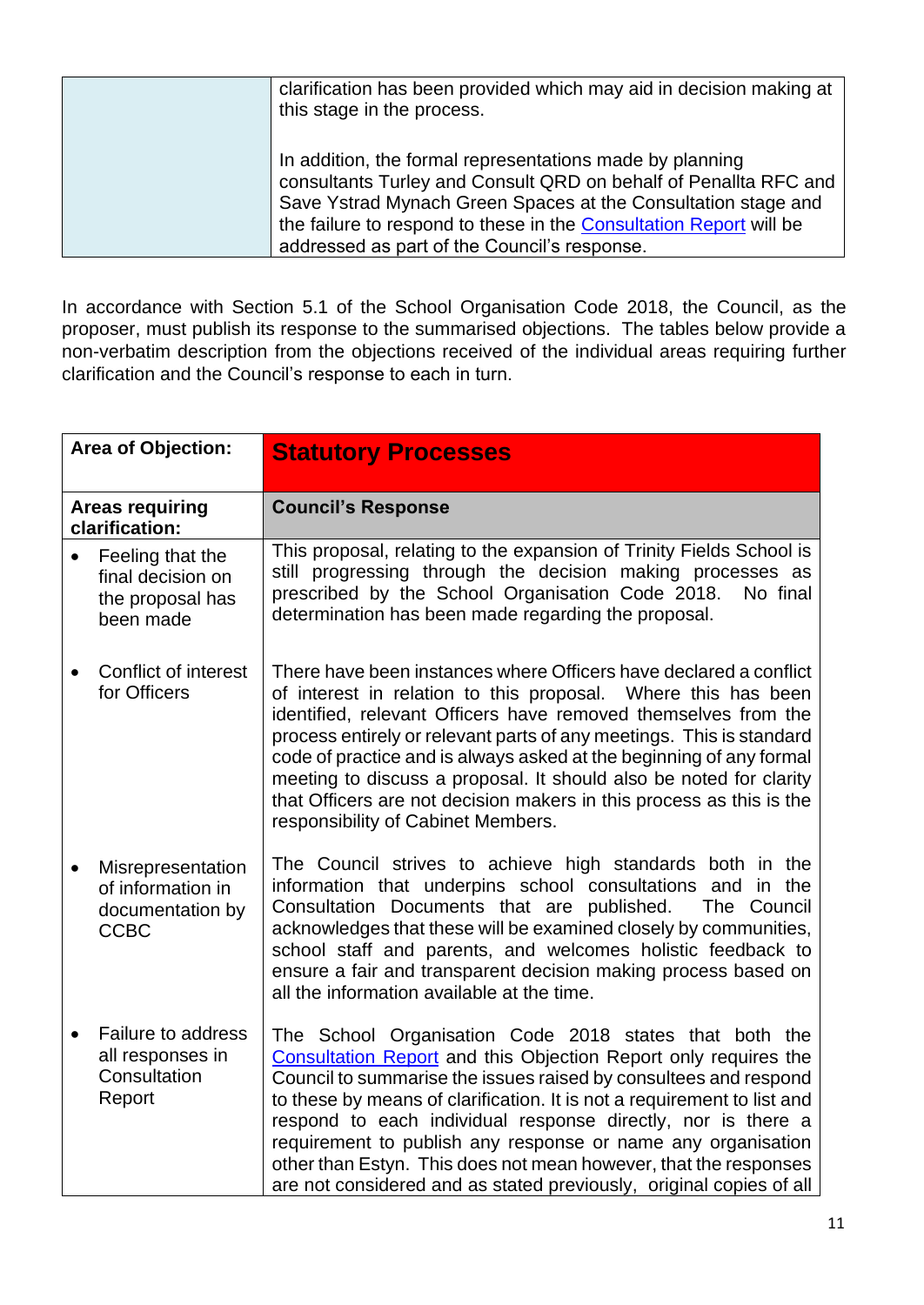|                                                                                                                                                | correspondence are made available to Cabinet Members for<br>consideration as part of the decision making process.                                                                                                                                                                                                                                                                                                                                                                                                                                                                                                                                                                                                                                                                                                                          |
|------------------------------------------------------------------------------------------------------------------------------------------------|--------------------------------------------------------------------------------------------------------------------------------------------------------------------------------------------------------------------------------------------------------------------------------------------------------------------------------------------------------------------------------------------------------------------------------------------------------------------------------------------------------------------------------------------------------------------------------------------------------------------------------------------------------------------------------------------------------------------------------------------------------------------------------------------------------------------------------------------|
| Observation that<br>there were more<br>'negative views' in<br>consultation period<br>than positive, why<br>are proposals still<br>progressing? | Due to the different decisions being made at each stage, varying<br>levels of information are required to support the proposal. As<br>outlined previously in this report, the council must follow the<br>process set out by Welsh Government in their School Organisation<br>Code 2018, when wishing to put forward a proposal for changes to<br>a maintained or special school. There are a number of stages<br>which must be followed in sequence in addition to a separate<br>planning application process. Whilst the various stages can be<br>perceived as repetitive, each stage has its own distinct function<br>and ensures that the proposal is open to scrutiny and review<br>throughout prior to any final determination being made.                                                                                            |
| Failure to consult<br>with local residents                                                                                                     | The respondents highlighted a number of concerns relating to the<br>consultation process and a lack of engagement with local<br>residents. The School Organisation Code 2018 clearly lists the<br>consultees that the Council must consult with, including what<br>documentation needs to be produced and at which stage. This list<br>was clearly outlined in both the <b>Consultation Document</b> and the<br>Whilst a further stipulation of the Code<br><b>Consultation Report.</b><br>instructs Councils to make suitable arrangement with the pupils of<br>any affected schools, as a minimum the school council, there is no<br>requirement to hold consultation meetings with local residents as<br>part of this process, however, social media was utilised to assist in<br>the dissemination of information to a wider audience. |
| Social Media<br>Engagement (the<br>Council)                                                                                                    | The Council has utilised its own Facebook, Twitter and YouTube<br>channels to increase reach and engagement in line with its own<br>Communications and Engagement Strategy 2019 - 2022 and it<br>has also used these information sharing channels in addition to<br>those specified in the School Organisation Code 2018, to "Inform<br>and engage with residents, businesses, visitors, partners and<br>other stakeholders about the council's aims and key priorities, the<br>services it provides and how they can get involved in shaping<br>decisions," in line with the principles of the Consultation and<br>Engagement Framework 2020-2025.                                                                                                                                                                                        |
| Social Media<br>Engagement (3rd<br>Party)                                                                                                      | The Council is also aware that the proposal relating to the<br>expansion of the existing Trinity Fields school has generated<br>interest through various independent social media outlets. Whilst<br>the Council is committed to ensuring the information contained on<br>our pages is as accurate as possible at time of writing, since a<br>number of the pages generated are not controlled by the Council,<br>no liability, or responsibility is accepted arising from reliance upon<br>the information contained in these pages.                                                                                                                                                                                                                                                                                                      |
| <b>Difference</b><br>between                                                                                                                   | From the responses received during the objection period, there<br>appears to be uncertainty as to the distinction between the<br>'consultation period' held in September/October 2020 and the                                                                                                                                                                                                                                                                                                                                                                                                                                                                                                                                                                                                                                              |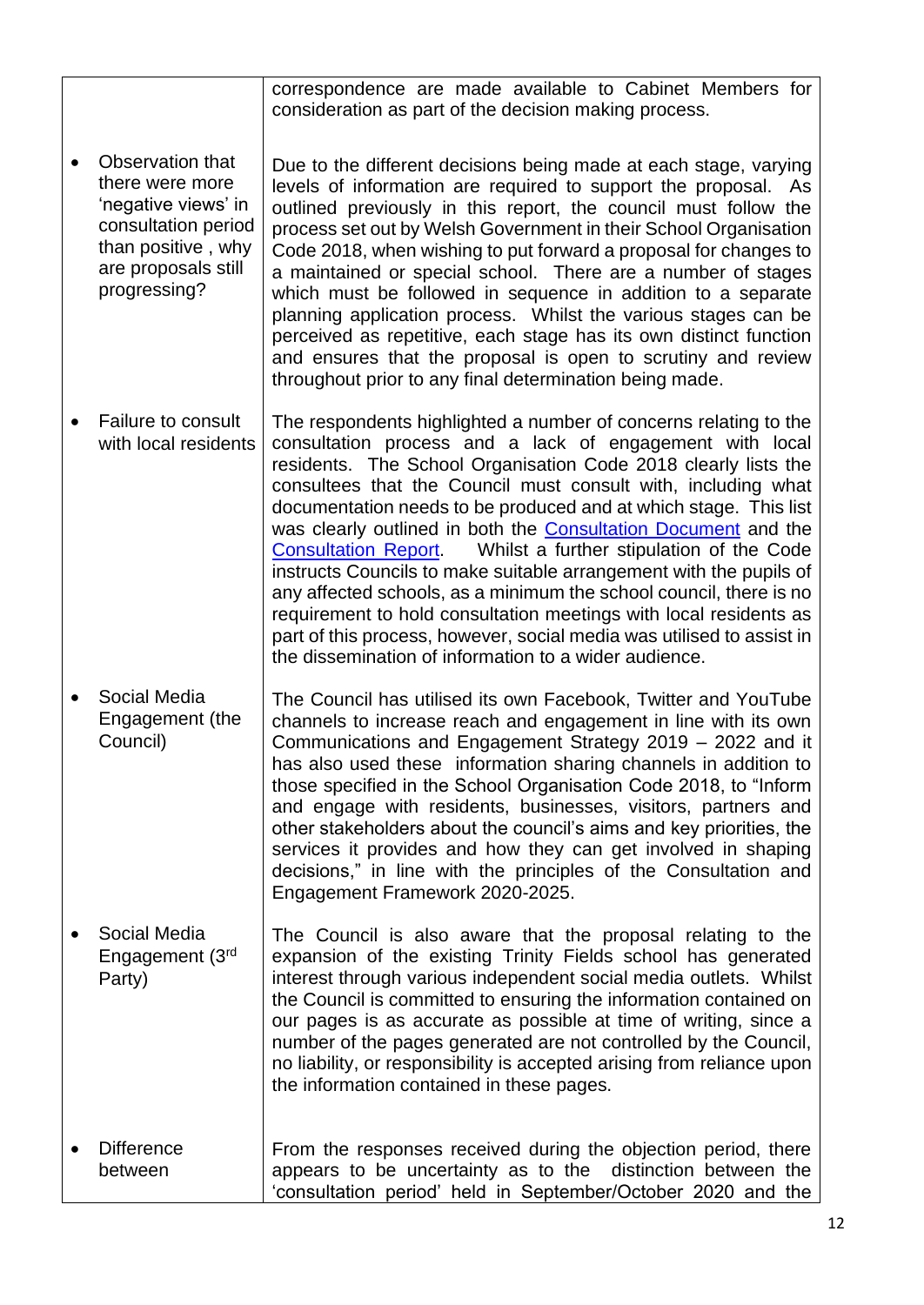| Consultation and<br><b>Objection Period</b>                             | 'objection period' held in January/February 2021. For clarity, the<br>consultation period was the stage at which only 'views' were<br>gathered in relation to the proposal whereas the objection period<br>is the point at which 'formal statutory objections' can be lodged.<br>No final determination of the proposal has been made to date and<br>with<br>consultation<br>the<br>stage, original<br>copies<br>0f<br>all<br>as<br>correspondence are made available to Cabinet Members for<br>consideration as part of the decision making process.                                                                                                                                                                                                                                                                                                                                                       |  |
|-------------------------------------------------------------------------|-------------------------------------------------------------------------------------------------------------------------------------------------------------------------------------------------------------------------------------------------------------------------------------------------------------------------------------------------------------------------------------------------------------------------------------------------------------------------------------------------------------------------------------------------------------------------------------------------------------------------------------------------------------------------------------------------------------------------------------------------------------------------------------------------------------------------------------------------------------------------------------------------------------|--|
| <b>Statutory Notice</b><br>being mistaken for<br><b>Planning Notice</b> | It has also become evident that there has been confusion in<br>relation to the Statutory Notice published on the 11 <sup>th</sup> January 2021<br>and displayed until the Objection period ended at midnight on the<br>7 <sup>th</sup> February 2021. This Notice was published and displayed in<br>locations as outlined in the School Organisation Code 2018 to alert<br>interested parties, including local users and residents that the<br>Statutory Objection period was live.                                                                                                                                                                                                                                                                                                                                                                                                                         |  |
|                                                                         | The process the Education Directorate is following and the stage<br>the proposal has reached has been clearly identified in all<br>correspondence and in the Statutory Notice that was published. In<br>addition, the process has been regularly explained to the members<br>of the Education Scrutiny Committee and Cabinet, the minutes and<br>recordings of which all of which are publicly available.                                                                                                                                                                                                                                                                                                                                                                                                                                                                                                   |  |
|                                                                         | Feedback on any construction element is not directly considered<br>as part of this Education proposal under the School Organisation<br>Code (2018). The building and related transport infrastructure<br>would be subject to a planning application. This is a statutory<br>process governed by planning legislation, and will involve its own<br>separate consultation process. Full consideration of the latest<br>2021 Planning Policy Wales Framework, supplemented by the<br>Welsh Governments series of Technical Advice Notes (TANs), will<br>ensure full consideration and delivery of sustainable development,<br>improving the social, economic, environmental and cultural well-<br>being of Wales, as required by the Planning (Wales) Act 2015,<br>the Well-being of Future Generations (Wales) Act 2015 and other<br>key legislation and resultant duties such as the Socio-economic<br>Duty. |  |
| Ombudsman                                                               | Through the objections process, the Council has become aware<br>that the Ombudsman received a complaint relating to the Council's<br>consultation in relation to the Trinity Fields school proposal on the<br>basis of it "being inadequate and flawed". The Ombudsman has<br>subsequently responded formally. Whilst the Council cannot share<br>the full nature of the complaint due to confidentiality measures in<br>accordance with section 17 of the Public Services Ombudsman<br>(Wales) Act 2019, the Ombudsman has confirmed that they<br>"cannot investigate complaints about a properly made decision<br>that a public body or a provider of public services is entitled to<br>make" and does not consider that persuasive evidence has been<br>submitted of procedural or administrative irregularity of such<br>significance as to justify an investigation.                                   |  |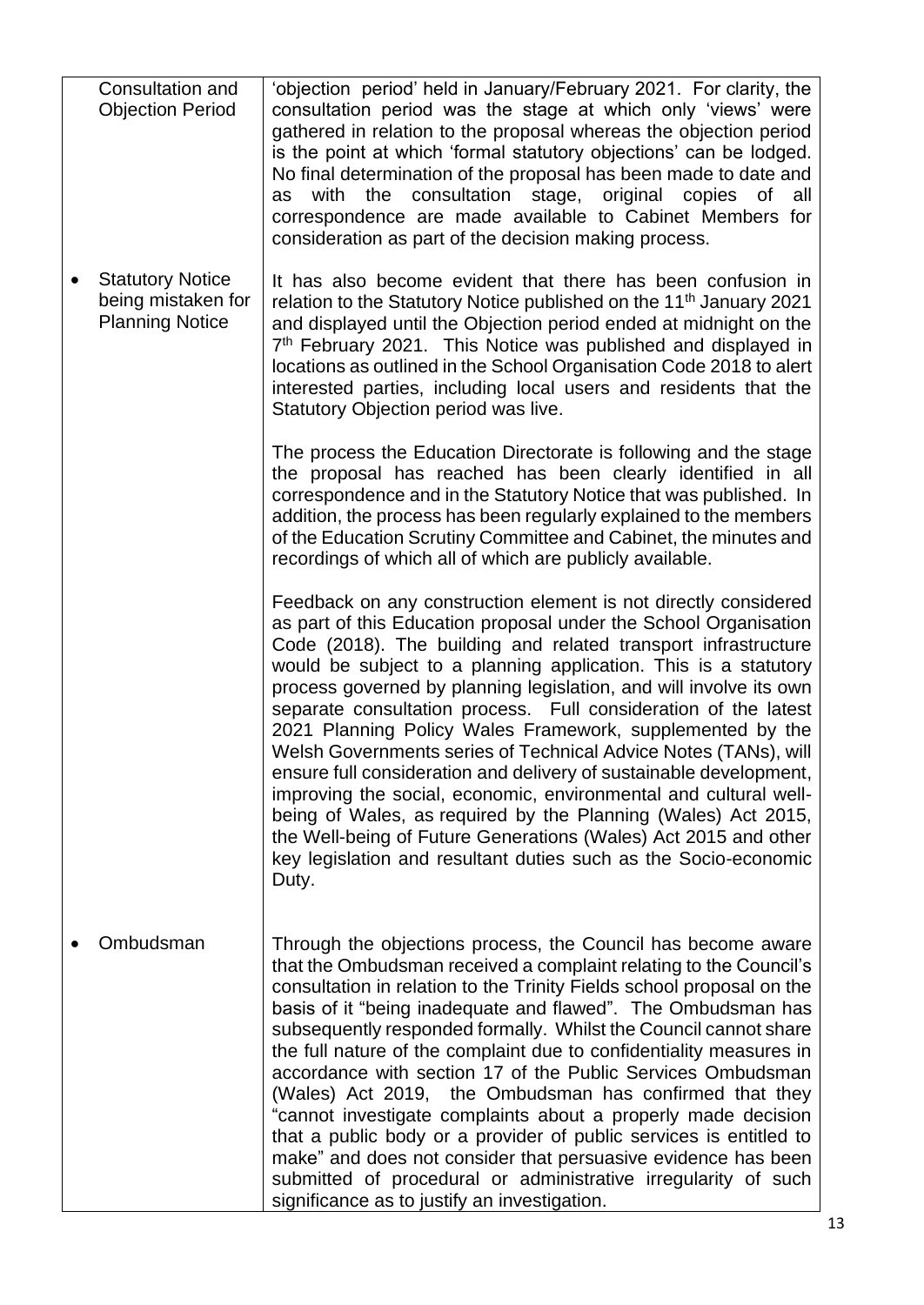<span id="page-13-0"></span>

| <b>Area of Objection:</b> |                                                                                      | <b>Option Appraisal Process</b>                                                                                                                                                                                                                                                                                                                                                                                                                                                                                                                                                                                                                                                                                                                                                                              |  |
|---------------------------|--------------------------------------------------------------------------------------|--------------------------------------------------------------------------------------------------------------------------------------------------------------------------------------------------------------------------------------------------------------------------------------------------------------------------------------------------------------------------------------------------------------------------------------------------------------------------------------------------------------------------------------------------------------------------------------------------------------------------------------------------------------------------------------------------------------------------------------------------------------------------------------------------------------|--|
|                           | <b>Areas requiring</b><br>clarification                                              | <b>Council's Response</b>                                                                                                                                                                                                                                                                                                                                                                                                                                                                                                                                                                                                                                                                                                                                                                                    |  |
|                           | Why an expansion<br>and not a new<br>purpose built<br>school at another<br>location? | The Council recognises that there are many routes to realising<br>transformational change and investment in key projects are<br>important in order to meet the strategic vision of the Band B<br>In undertaking an options appraisal process<br>programme.<br>exercise prior to submission of an outline business case to Welsh<br>Government, a cross-departmental working group considered the<br>investment objectives and scored each option in a weighted<br>decision matrix. It was agreed that, based on the outcome of the<br>scoring and further consideration of the shortlisted options, the<br>new extension to the existing building scheme provided the best<br>balance of costs, benefits and risks, with the remodel and limited<br>rebuild options offering poor value for money and risks. |  |
|                           | Has due diligence<br>been followed?                                                  | 21 <sup>st</sup> Century schools is a platform for the continuing transformation<br>of the Educational estate within the Caerphilly County Borough,<br>identifying opportunities for a more prosperous, resilient and equal<br>All proposals are subject to initial outline<br>county borough.<br>Business Case scrutiny and approval by Welsh Government and<br>are based on the five key areas that underpin the Better Business<br>Case Process (Five Case Business Model), in addition, these are<br>underpinned by a Strategic Outline Programme (SOP), which<br>provides an overarching view of individual local authority<br>strategies.                                                                                                                                                              |  |
|                           |                                                                                      | The processes prescribed by the School Organisation Code 2018<br>are being followed and at the relevant stages, all decisions are<br>subject to scrutiny and review by the relevant decision making<br>body. The findings of the initial Consultation undertaken were<br>presented in a Consultation Report and presented to Education<br>Scrutiny Committee and Cabinet for review, endorsement and<br>permission to progress to the next stage.                                                                                                                                                                                                                                                                                                                                                            |  |
| ٠                         | Have all options<br>been fully<br>explored?                                          | As part of outlining the current proposal, an options appraisal was<br>undertaken to consider the relative desirability, viability and<br>feasibility of the proposal.<br>The following options were considered and scored: -<br>Option $1 - Do$ nothing<br>$\bullet$<br>Option 2 - Further reconfiguration of the existing school<br>Option 3 - Build a new primary school provision on another<br>site<br>Option 4 - Build a new extension onto the existing school to<br>accommodate an additional 80 places<br>Option 5 - Build a new school on another site to accommodate<br>all identified provision and full cohort of 260 pupils (existing<br>plus additional)                                                                                                                                      |  |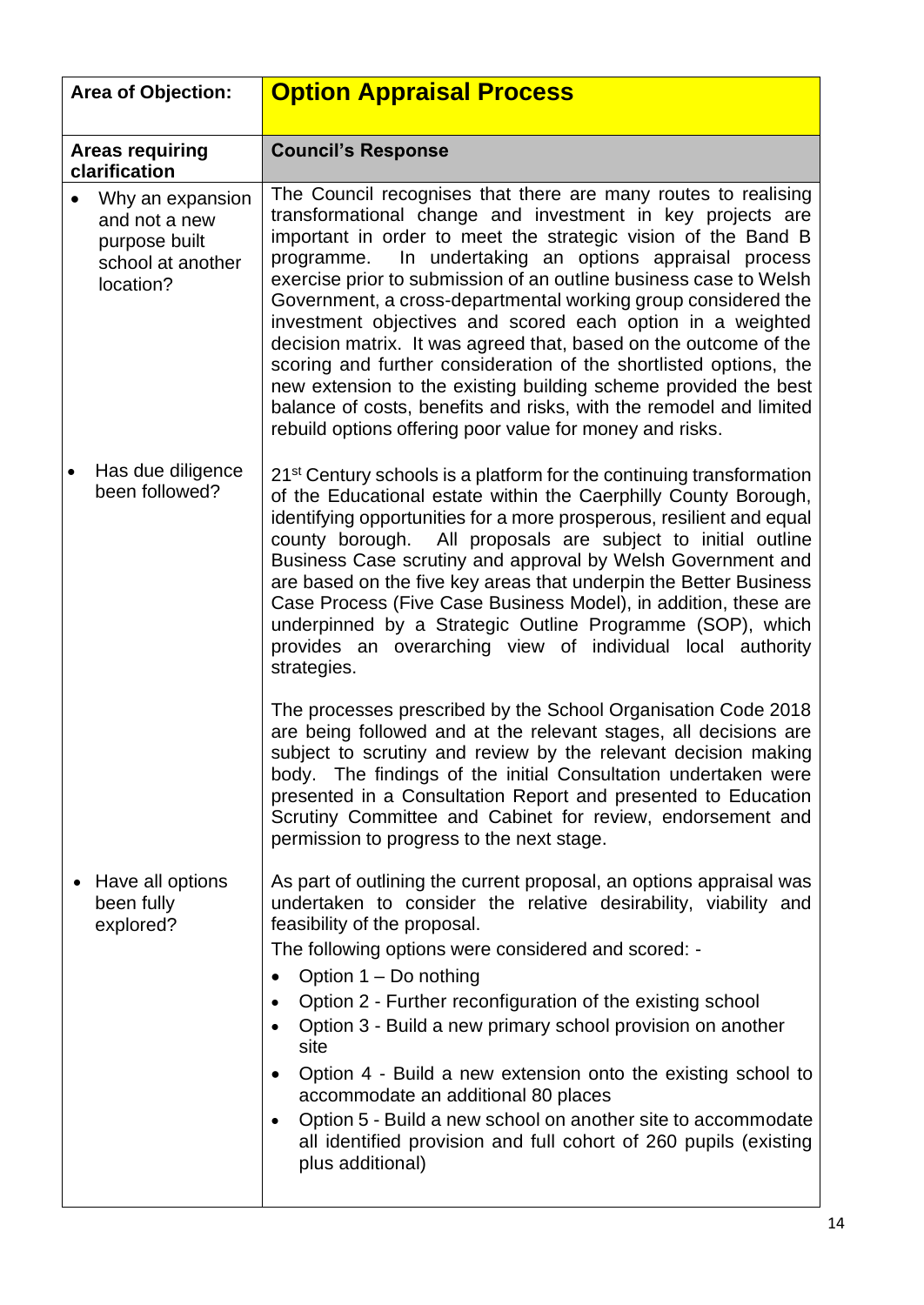|                                                     | Each option was initially discussed between a selection of Council<br>Officers from across multiple-departments and then a score<br>allocated. The outcome of the options analysis resulted in the<br>highest 2 scoring options being taken forward to a shortlist, where<br>the benefits of the options were considered. These were Option 4<br>and 5. The published Consultation Document demonstrates how<br>each option was scored and the rationale, including the benefits<br>and disbenefits which resulted in Option 4 being progressed.                                                                                                                                                                                                                                               |
|-----------------------------------------------------|------------------------------------------------------------------------------------------------------------------------------------------------------------------------------------------------------------------------------------------------------------------------------------------------------------------------------------------------------------------------------------------------------------------------------------------------------------------------------------------------------------------------------------------------------------------------------------------------------------------------------------------------------------------------------------------------------------------------------------------------------------------------------------------------|
| Has a cost benefit<br>analysis been<br>undertaken?  | Amidst a changing landscape of unprecedented investment<br>opportunities on the one hand and austerity measures on the other,<br>there is a pressing need to 'do things differently' with limited<br>resources. The 21 <sup>st</sup> Century schools programme provides the<br>opportunity for the Council to coordinate activities involving a multi-<br>agency approach and commitment from partners to achieve cost<br>effectiveness, reduce duplication and maximise the benefits.<br>When considering a proposal a number of Critical Success Factors<br>are taken into consideration including the Strategic Fit, Educational<br>Fit, Accessibility, Financial Fit and Environmental Impact. These<br>key Investment Objectives are considered holistically and weighted<br>accordingly. |
| Has cost been the<br>over-riding factor?            | Cost has not been the over-riding factor in the proposal as the<br>weightings for Education, Accessibility and Environment were<br>ranked higher when the options appraisal was undertaken to<br>determine a preferred option to take forward for consideration.                                                                                                                                                                                                                                                                                                                                                                                                                                                                                                                               |
| Will expansion<br>truly future proof<br>the school? | Respondents have expressed concerns relating to the published<br>'number on roll' for Trinity Fields School and as to whether the<br>proposal for expansion of a further 80 places will be sufficient to<br>future proof the school and prevent the need for any further<br>developments on site.                                                                                                                                                                                                                                                                                                                                                                                                                                                                                              |
|                                                     | Trinity Fields School and Resource Centre was purpose built in<br>1998. As the school became established and pupil numbers grew,<br>the Council invested in the School from an improvement<br>perspective and as part of the 21 <sup>st</sup> Century Schools Band A<br>programme. Through converting areas within the school building<br>and reconfiguring the existing footprint to provide additional<br>classroom space, such as the conversion of one of the sensory<br>gardens, 20 classrooms in addition to other specialist provision is<br>currently available on site.                                                                                                                                                                                                               |
|                                                     | The 'Measuring Capacity of Schools Guidance in Wales' 2011,<br>describes the method for assessing the capacity of all maintained<br>mainstream schools in Wales. Special Schools such as in the case<br>of Trinity Fields is not subject to this legislation and as such this<br>means that there is no published capacity calculation.                                                                                                                                                                                                                                                                                                                                                                                                                                                        |
|                                                     | As there is no guidance to stipulate the number of children that<br>would be accommodated per classroom, this is done at the<br>discretion of the Head Teacher based upon the individual needs                                                                                                                                                                                                                                                                                                                                                                                                                                                                                                                                                                                                 |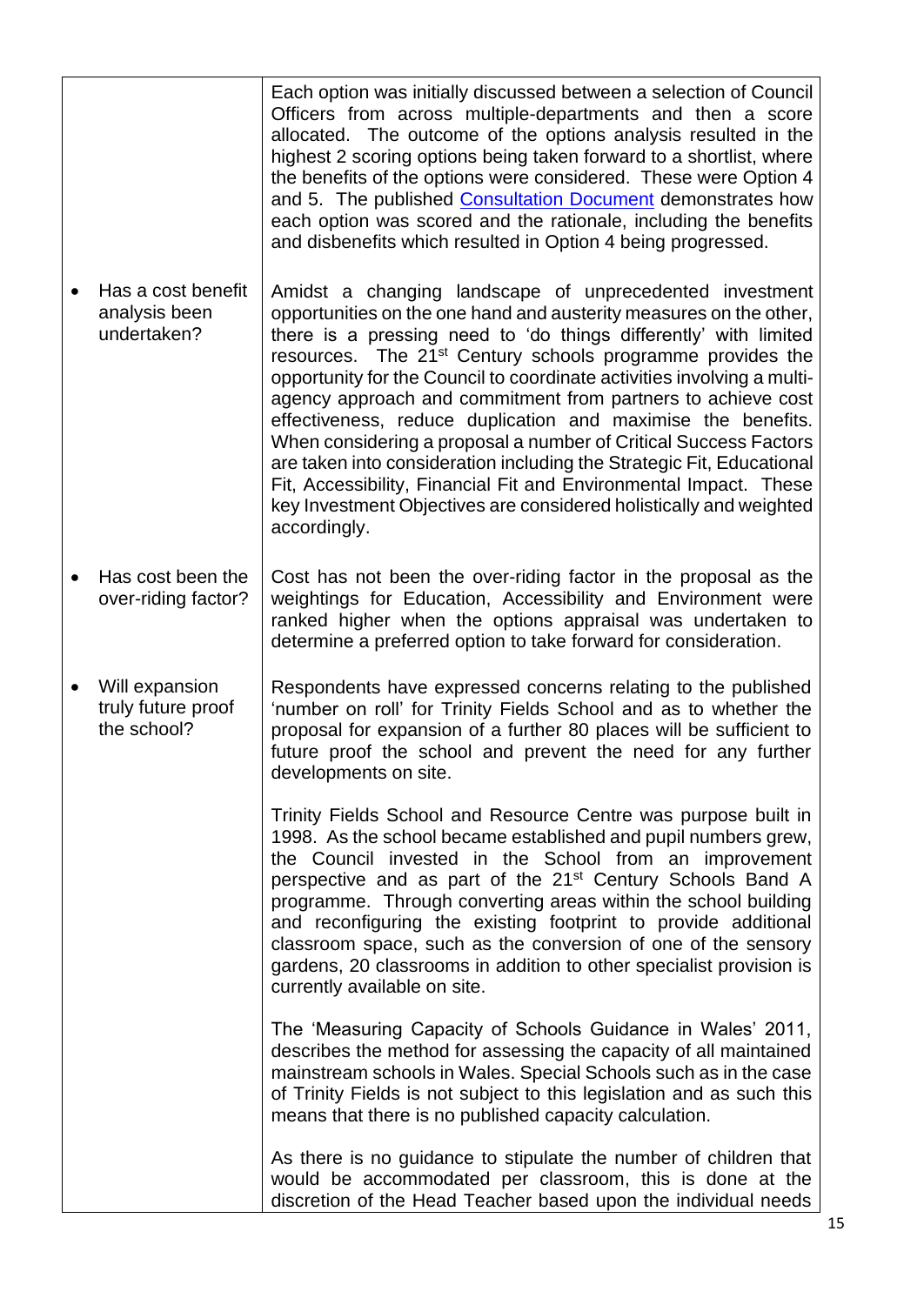and abilities of the pupils attending the school. Currently, there is an average of 8 – 9 pupils being accommodated on site per class across the 20 classrooms. Therefore, the overall accommodation on site for pupils is estimated between 160 and 180 places at present.

However, anticipated demand linked to the more complex and changing needs of the pupils together with the requirements of the Additional Learning Needs (ALN) and Education Tribunal (Wales) Act has led to the urgency to expand the provision further at this School.

In light of this, the Council has utilised data, including current, historical and consideration of children already in the system to review provision and respond to the need accordingly resulting in the recommendation for expansion of the existing school by a further 80 places.

| <b>Pupil Numbers</b> |                                                      |                                             |                                                           |                                                                     |
|----------------------|------------------------------------------------------|---------------------------------------------|-----------------------------------------------------------|---------------------------------------------------------------------|
| Academic<br>Year     | Number on<br><b>Roll at Trinity</b><br><b>Fields</b> | Number of<br>pupils in main<br>Trinity site | <b>Number of</b><br>pupils in<br>satellite<br>provision * | Number of<br>pupils<br>attending from<br>out of<br><b>Catchment</b> |
| 2015/2016            | 128                                                  | 118                                         | 10                                                        | 4                                                                   |
| 2016/2017            | 146                                                  | 126                                         | 20                                                        | 5                                                                   |
| 2017/2018            | 148                                                  | 128                                         | 20                                                        | 5                                                                   |
| 2018/2019            | 154                                                  | 134                                         | 20                                                        | 4                                                                   |
| 2019/2020            | 161                                                  | 131                                         | 30                                                        | 3                                                                   |
| 2020/2021            | 183                                                  | 143                                         | 40                                                        | 4                                                                   |

#### **Historical and Current Data**

\* Please note, some pupils are dual-registered at Trinity Fields School. This means they are included in the 'number on roll' figures but receive their main educational provision within a satellite setting, therefore not situated permanently on site at Trinity Fields. Dependent on the age and need of the pupils, the numbers attending each satellite site vary so an average class size of 10 pupils has been used for reporting purposes (as above).

It is impossible to provide a precise number of pupils that will require places from the 2022 cohort onwards, as this will depend on a number of factors, however, current information available indicates that in September 2021, there will be 19 leavers, 203 on roll, with circa 50 of those 203 pupils attending satellite provision.

The proposed 80 place expansion will future proof the school site for a number of years to come with the option to further expand satellite provision if required ensuring that the Council is fully discharged of any duties placed upon it to ensure educational need is met.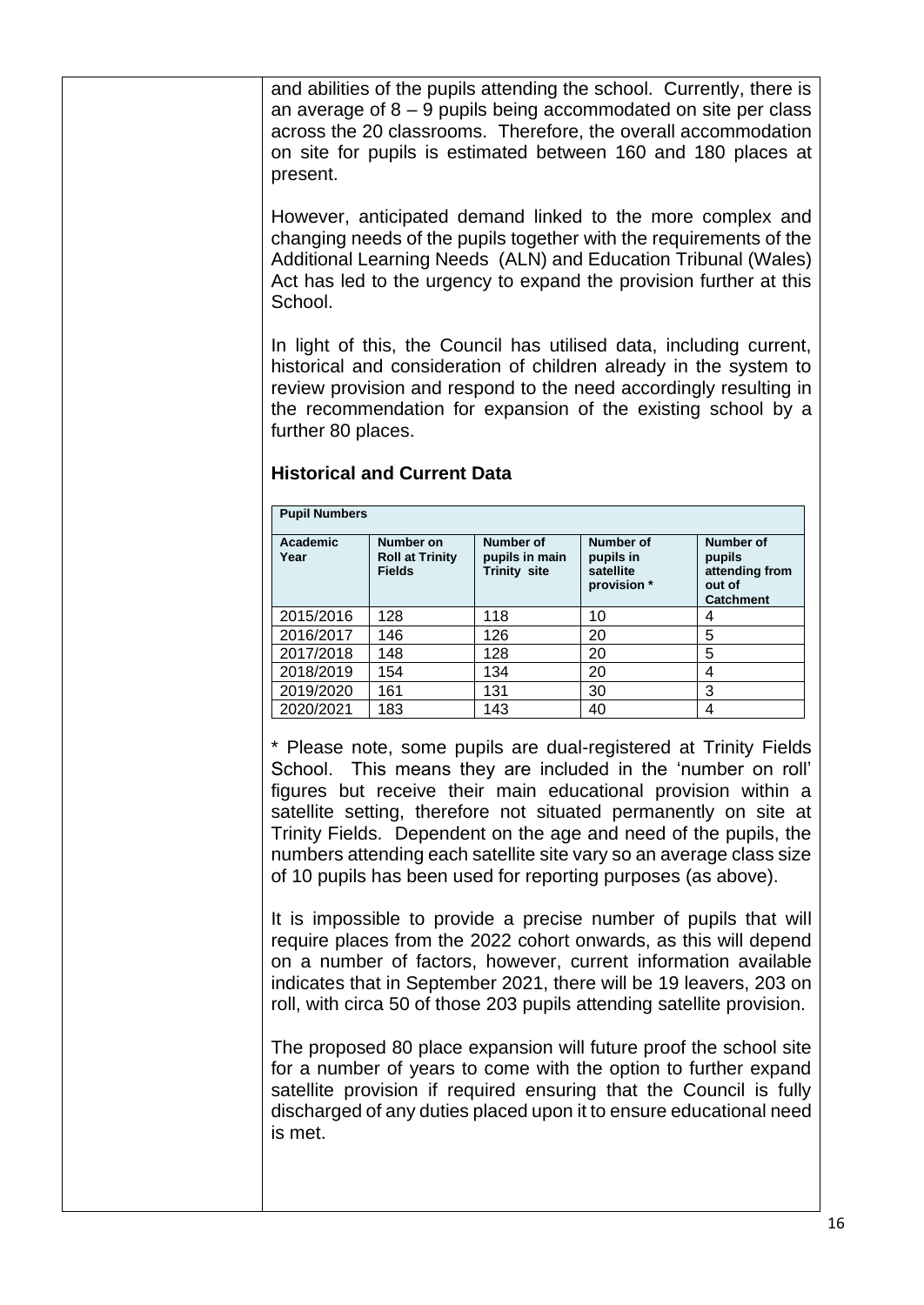|                                                                   | $\checkmark$ Trinity Fields would be able to accommodate circa 260 pupils<br>on site with 30 classrooms and additional specialist facilities<br>accessible.                                                                                                                                                                                                                                                                                                                                                                                                                                                                                            |                                 |
|-------------------------------------------------------------------|--------------------------------------------------------------------------------------------------------------------------------------------------------------------------------------------------------------------------------------------------------------------------------------------------------------------------------------------------------------------------------------------------------------------------------------------------------------------------------------------------------------------------------------------------------------------------------------------------------------------------------------------------------|---------------------------------|
|                                                                   | $\checkmark$ Taking all provision into account (current and proposed), a total<br>of circa 310 places would be available across all settings<br>(Trinity Fields School and Satellite provision) for our most<br>vulnerable pupils.                                                                                                                                                                                                                                                                                                                                                                                                                     |                                 |
|                                                                   | Expansion will also provide for a unified and integrated multi-<br>agency input from Health and Social care which will further<br>compliment the Educational provision. Visiting practitioners will<br>not be permanently based at the Trinity site, but will however have<br>access to facilities to undertake development and intervention<br>activities with children, under a single roof, providing additional<br>support and a better quality of life to the most vulnerable children<br>in the Borough.                                                                                                                                         |                                 |
| Has the capacity<br>of satellite<br>provision been<br>considered? | All Councils in Wales must make sure they provide enough school<br>spaces for pupils of all ages in order to provide the best quality of<br>education which includes places that meet the needs of the pupils<br>with any additional learning needs.                                                                                                                                                                                                                                                                                                                                                                                                   |                                 |
|                                                                   | Since the development of the Hub and Spoke model, Trinity Fields<br>Special School has a pivotal role in the current and future<br>development of the ALN strategy within the Authority. It has<br>become a Centre of Excellence and developments have been<br>recognised by Estyn as highly effective practice. However, the<br>Council works closely with schools, families and other partners to<br>promote inclusion and support the principle that the majority of<br>children can have their needs met in mainstream settings and a<br>fortnightly placement panel convenes to calculate the number of<br>places that are required at each site. |                                 |
|                                                                   | <b>Trinity Fields Satellite Provision</b>                                                                                                                                                                                                                                                                                                                                                                                                                                                                                                                                                                                                              |                                 |
|                                                                   | <b>Name of Satellite Site</b>                                                                                                                                                                                                                                                                                                                                                                                                                                                                                                                                                                                                                          | <b>Academic Year of Opening</b> |
|                                                                   | Cwm Ifor Primary School                                                                                                                                                                                                                                                                                                                                                                                                                                                                                                                                                                                                                                | 2013                            |
|                                                                   | St Cenydd Community School                                                                                                                                                                                                                                                                                                                                                                                                                                                                                                                                                                                                                             | 2016                            |
|                                                                   | Deri Primary School                                                                                                                                                                                                                                                                                                                                                                                                                                                                                                                                                                                                                                    | 2019                            |
|                                                                   | Ty Isaf Infants School                                                                                                                                                                                                                                                                                                                                                                                                                                                                                                                                                                                                                                 | 2020                            |
|                                                                   | St Cenydd Community School (2 <sup>nd</sup> class)                                                                                                                                                                                                                                                                                                                                                                                                                                                                                                                                                                                                     | 2021                            |
|                                                                   | The capacity of the satellite provision has been considered as part<br>of this proposal and pupil numbers have been factored into the<br>calculations for how many the main Trinity Fields School site can<br>accommodate, further informing the proposal for expansion of a<br>further 80 places.                                                                                                                                                                                                                                                                                                                                                     |                                 |
|                                                                   |                                                                                                                                                                                                                                                                                                                                                                                                                                                                                                                                                                                                                                                        |                                 |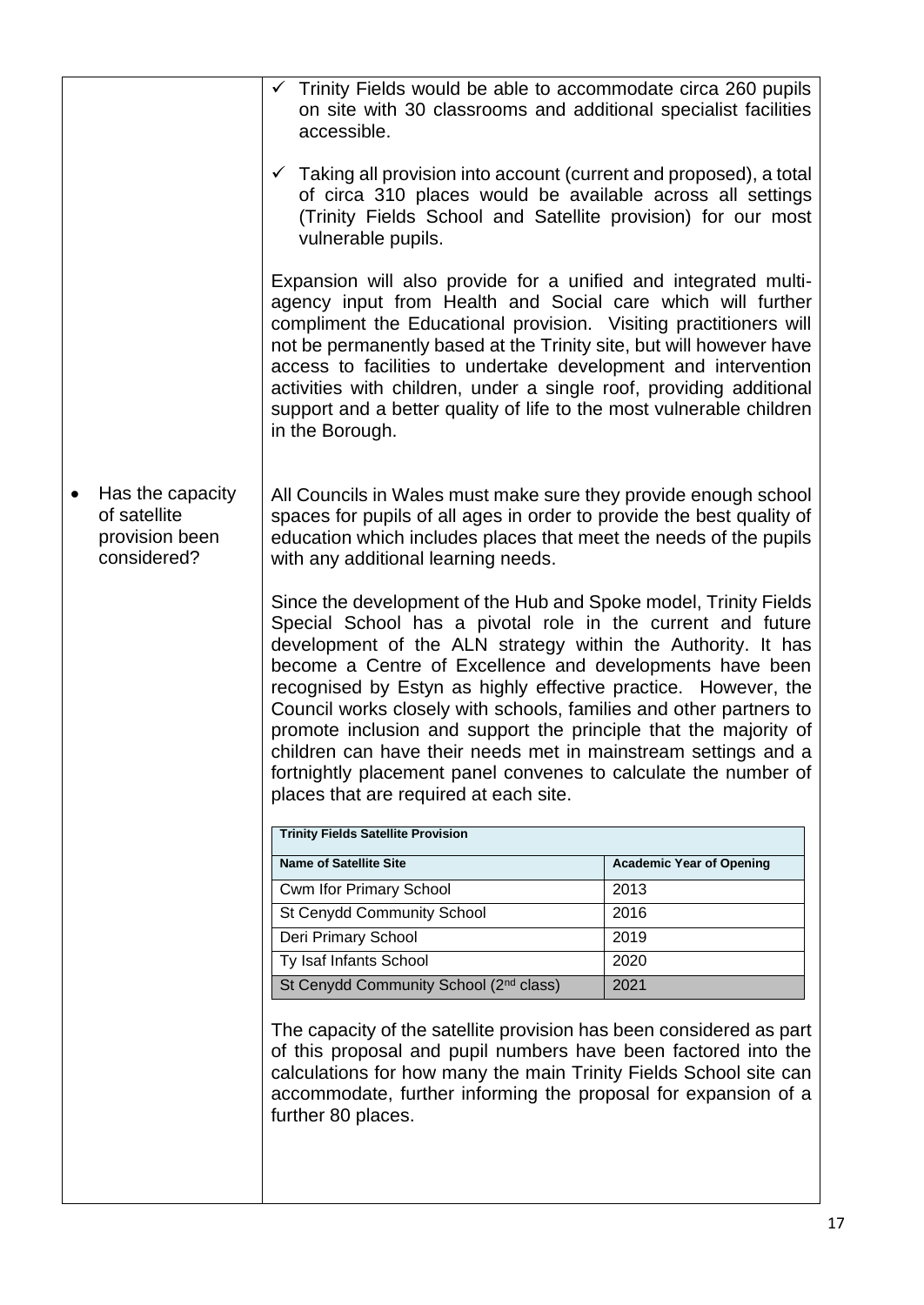<span id="page-17-0"></span>

| Why an expansion<br>to accommodate<br>out of county<br>children?               | There may be small number of instances where children from out<br>of County are admitted as admissions are decided via<br>an<br>independent Tribunal process. Currently only 2% of the school<br>cohort falls under this criterion. The proposal is envisaged to<br>primarily benefit pupils and their families from across the whole of<br>the Caerphilly Borough (which is the catchment area for the school)<br>as the additional facilities and adaptions will support children who<br>have specialist needs in an appropriate and secure environment<br>that will create a holistic approach towards learning<br>and<br>development.                                                                                                                                                                       |
|--------------------------------------------------------------------------------|-----------------------------------------------------------------------------------------------------------------------------------------------------------------------------------------------------------------------------------------------------------------------------------------------------------------------------------------------------------------------------------------------------------------------------------------------------------------------------------------------------------------------------------------------------------------------------------------------------------------------------------------------------------------------------------------------------------------------------------------------------------------------------------------------------------------|
| <b>Area of Objection:</b>                                                      | <b>Loss of Green Space for the Ystrad Mynach</b><br><b>Community</b>                                                                                                                                                                                                                                                                                                                                                                                                                                                                                                                                                                                                                                                                                                                                            |
| <b>Areas requiring</b><br>clarification                                        | <b>Council's Response</b>                                                                                                                                                                                                                                                                                                                                                                                                                                                                                                                                                                                                                                                                                                                                                                                       |
| Implications of<br>Covid and<br>increased<br>emphasis on<br>outdoor activities | Coronavirus has had a terrible impact on our country. The benefits<br>of green space on our mental and physical health have become<br>more apparent during the enforced period of change to our daily<br>lives brought about by the coronavirus pandemic. The public has<br>turned to green spaces to walk, run and to meet and appreciation<br>of nature soared which the Council acknowledges. However,<br>when balancing the most effective use of resources and<br>considering the limited impact on the useable space for general<br>recreation in the locale of the park area in conjunction with the<br>proposed mitigation to support enhance sporting opportunities, the<br>Trinity Fields expansion proposal would not prevent continuity of<br>any such activity within the local area.              |
| Ystrad an area of<br>deprivation                                               | The Welsh Index of Multiple Deprivation (WIMD) has been quoted<br>on several occasions including in the Cabinet meeting held on the<br>9 <sup>th</sup> December 2020 as indicating that Ystrad Mynach is ranked one<br>of the most deprived areas in the Authority for greenspace.                                                                                                                                                                                                                                                                                                                                                                                                                                                                                                                              |
|                                                                                | Ystrad Mynach is broken down into 3 distinct output areas (as<br>defined by the WIMD). Whilst the data for 'Ystrad Mynach 2' which<br>is the main built up town/shopping area does score a low in relation<br>to the Physical Environment it should not be considered in<br>isolation. The remaining 2 areas identified as 'Ystrad Mynach 1'<br>and 'Ystrad Mynach 3' which includes the area effected by the<br>proposal in addition to Ystrad Mynach Park and Penallta Park,<br>score considerably higher when comparing with other areas within<br>the Borough (110 areas in total).<br>The individual rankings for all 8 deprivation indicators for the<br>output areas relevant to Ystrad Mynach are shown below.<br>The higher the score, the better the ranking $(1 = \text{low } / 110 = \text{high}).$ |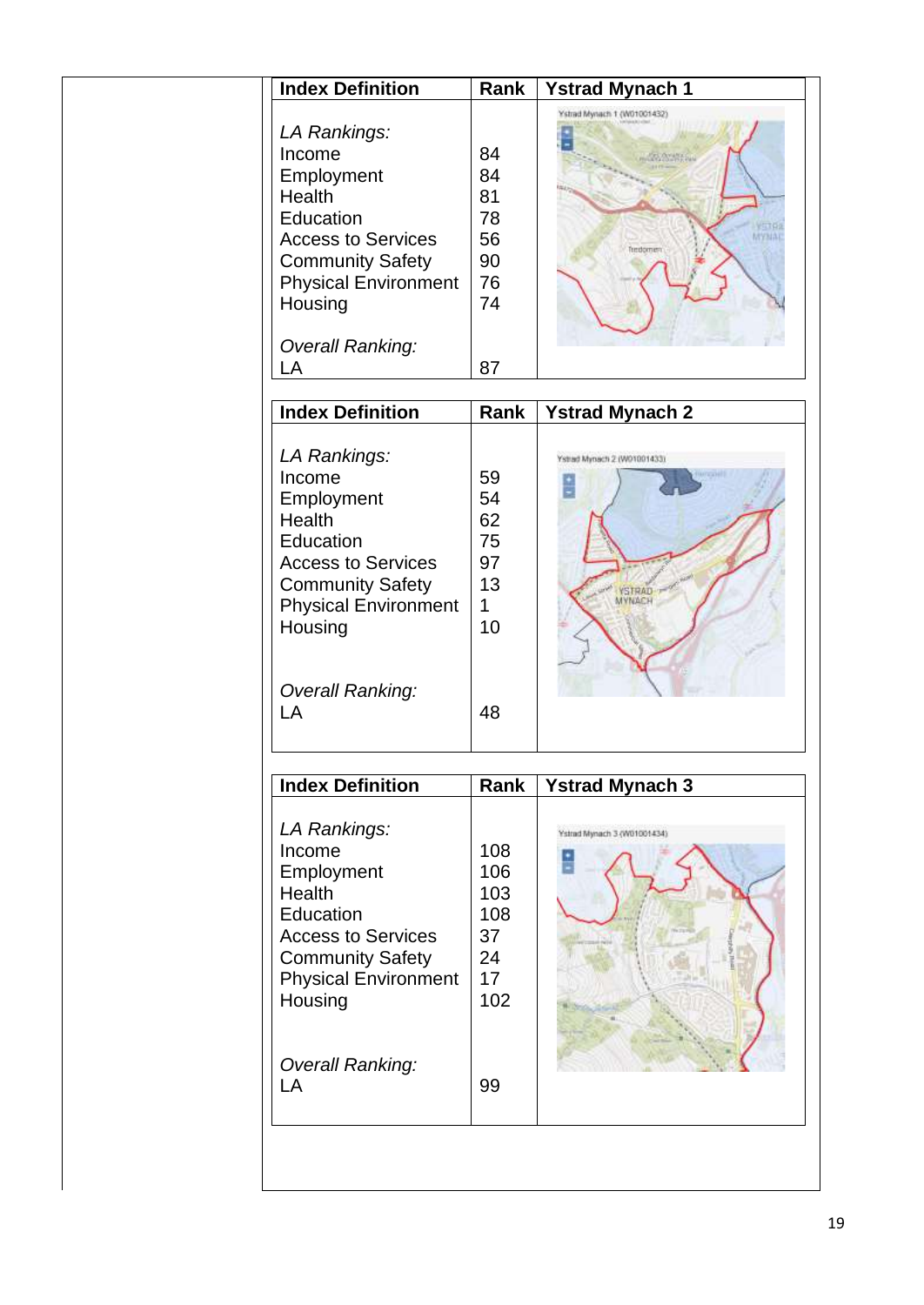| Overdevelopment<br>in Ystrad Mynach<br>and the Feeling of<br>the 'village' being<br>lost | The Council has sought to strengthen and revitalise its Principle<br>Towns over successive years and acknowledges there has been<br>unprecedented investment in Ystrad Mynach including the creation<br>of a Centre of Sporting Excellence, Police Station and new<br>Hospital.                                                                                                                                                                                                                                                                                                                                                                                                                                                                                                                                                                                                                                                                                                                                                                                                                                                                                                                    |
|------------------------------------------------------------------------------------------|----------------------------------------------------------------------------------------------------------------------------------------------------------------------------------------------------------------------------------------------------------------------------------------------------------------------------------------------------------------------------------------------------------------------------------------------------------------------------------------------------------------------------------------------------------------------------------------------------------------------------------------------------------------------------------------------------------------------------------------------------------------------------------------------------------------------------------------------------------------------------------------------------------------------------------------------------------------------------------------------------------------------------------------------------------------------------------------------------------------------------------------------------------------------------------------------------|
| <b>Brownfield sites</b><br>not being utilised<br>first                                   | The Council acknowledges that there are many benefits to the<br>reutilisation and reclamation of brownfield land and exploits these<br>opportunities where appropriate. However, the proposal for Trinity<br>Fields School is an expansion of an existing facility to ensure<br>growth is managed, building upon the current infrastructure. The<br>redevelopment of a brownfield sites for this use would not be viable<br>or realistic and environmental and community safeguards will be<br>put in place to mitigate any impact based on the current proposal.                                                                                                                                                                                                                                                                                                                                                                                                                                                                                                                                                                                                                                  |
| Contradiction with<br>other policies and<br><b>CCBC</b> strategies                       | A number of respondents have expressed concerns that the<br>proposal relating to Trinity Fields School contradicts National and<br>Local policy. The Council is mindful of its duty to manage the<br>natural heritage and its resources appropriately for future<br>generations, whilst accommodating much needed sustainable<br>development.                                                                                                                                                                                                                                                                                                                                                                                                                                                                                                                                                                                                                                                                                                                                                                                                                                                      |
|                                                                                          | <b>Wellbeing of Future Generations (Wales) Act 2015</b><br>The Act is about improving the social, economic, environmental<br>and cultural wellbeing of Wales and places a duty on Council's to<br>consider the long term impacts of their decisions. In accordance<br>with the sustainable development principle within the act, Council's<br>must act in a manner which seeks to ensure that the needs of the<br>present are met without compromising the ability of future<br>generations to meet their own needs. There are 7 wellbeing goals<br>and the Council must work to achieve all of them, however, a<br>balanced approach for individual projects need to be taken, which<br>is why when reporting to Cabinet, all covering reports include a<br>section relating to the Act to enable transparent decision making.                                                                                                                                                                                                                                                                                                                                                                    |
|                                                                                          | <b>Caerphilly CBC Green Infrastructure Strategy</b><br>The Green Infrastructure Strategy was recently considered by<br>Cabinet and several respondents felt that this document should<br>prevent the current proposal progressing. It was confirmed at the<br>Cabinet Meeting on the 9 <sup>th</sup> December 2020 that this new strategy<br>is designed to help develop a comprehensive policy framework for<br>the protection, accessibility and use of green infrastructure as part<br>of the preparation of the 2 <sup>nd</sup> Replacement Caerphilly County<br>Borough Local Development Plan (LDP). It was stressed that the<br>Green Infrastructure Strategy would form a part of the evidence<br>base for the 2nd Replacement LDP together with the active Sports<br>and Recreation Strategy and any other strategies with land use<br>requirements. The Green Infrastructure Strategy supplements the<br>Adopted Countryside Strategy, which was produced and adopted<br>by CCBC in 1998, however the primary document for determining<br>planning applications is the Adopted LDP until such time as it is<br>superseded by the 2 <sup>nd</sup> Replacement LDP. Therefore, any current |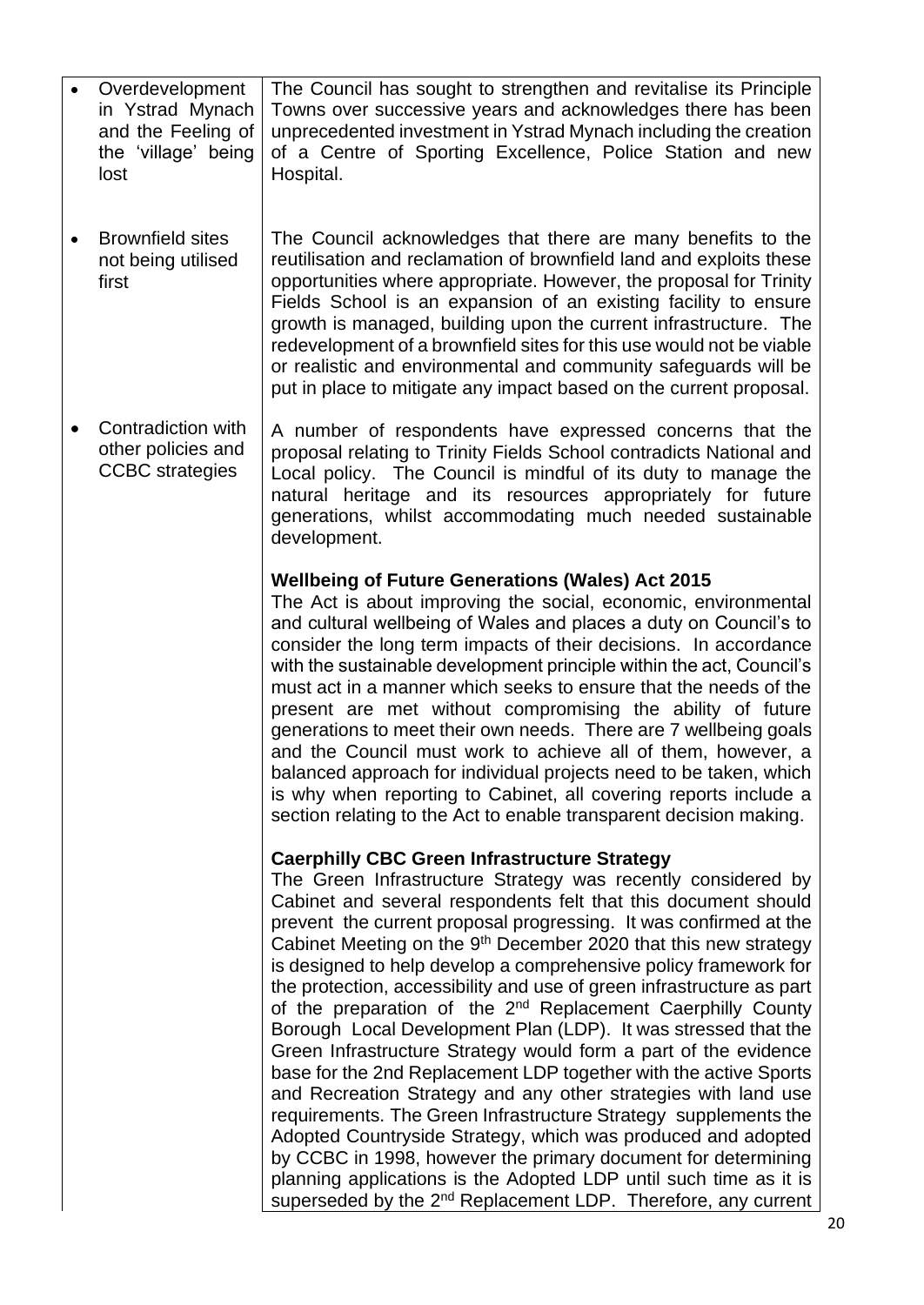planning proposal will be determined having regard for the adopted LDP, which provides the framework for local decisionmaking and brings together both development and conservation interests to ensure that any changes in the use of land are coherent and provides maximum benefits. A pre-planning application consultation exercise will need to be carried out as part of the planning application process and all relevant National and Local Planning Policies and all material planning considerations will be taken into account by the Local Planning Authority in the determination of the application. **Caerphilly CBC Sport and Active Recreation Strategy 2019** This strategy is designed to establish the key principles and vision in relation to the provision of sport and active recreation in Caerphilly and inform future decisions and actions. It considers emerging needs and sustainability of services to support people in taking a greater responsibility for their own health and levels of physical activity. The Strategy acknowledges that activity can take place in a wide variety of different places found throughout the Borough and significant Educational investment has been made into the Ystrad Mynach locality with the Centre of Sporting Excellence and local all-weather 3G pitches available for use by sports clubs and the wider community. **Location of 3G facility**  Distance from Trinity **Fields (T1)** Centre of Sporting Excellence | 0.2 miles Ysgol Gyfun Cwm Rhymni (Gelli Haf) 2.2 miles Lewis School Pengam 2.8 miles Blackwood Comprehensive 3.3 miles Ysgol Gyfun Cwm Rhymni (Y Gwyndy) 4.2 miles St Cenydd Community School | 4.7 miles Islwyn High School 5.2 miles The mitigation relating to the creation of Sue Noake 2 and Trinity 3, the enhancement of Sue Noake 1 and Trinity 2 pitches and the introduction of a sporting hub at Sue Noake support this agenda. In addition, Penallta RFC and a number of other Ystrad Mynach based clubs are currently exploring the possibility of creating a Community Sporting Hub at the Sue Noake Leisure Centre. The Hub would have the potential to support Rugby, Football, Hockey

and Netball as well as a new clubhouse and improved changing facilities. The creation of a sporting hub is not part of the current mitigations for the loss of the pitch at Trinity 1, but the Council is keen to support the clubs to make the hub concept a reality.

• Boundary of park and usable green space Consultees have also indicated the wider usage of the proposed site and park for recreational activities such as dog walking, socialising, play and picnics and have expressed concerns that these activities would be negatively impacted upon should this proposal go ahead. Trinity 1, is a marked pay-as-you-use sporting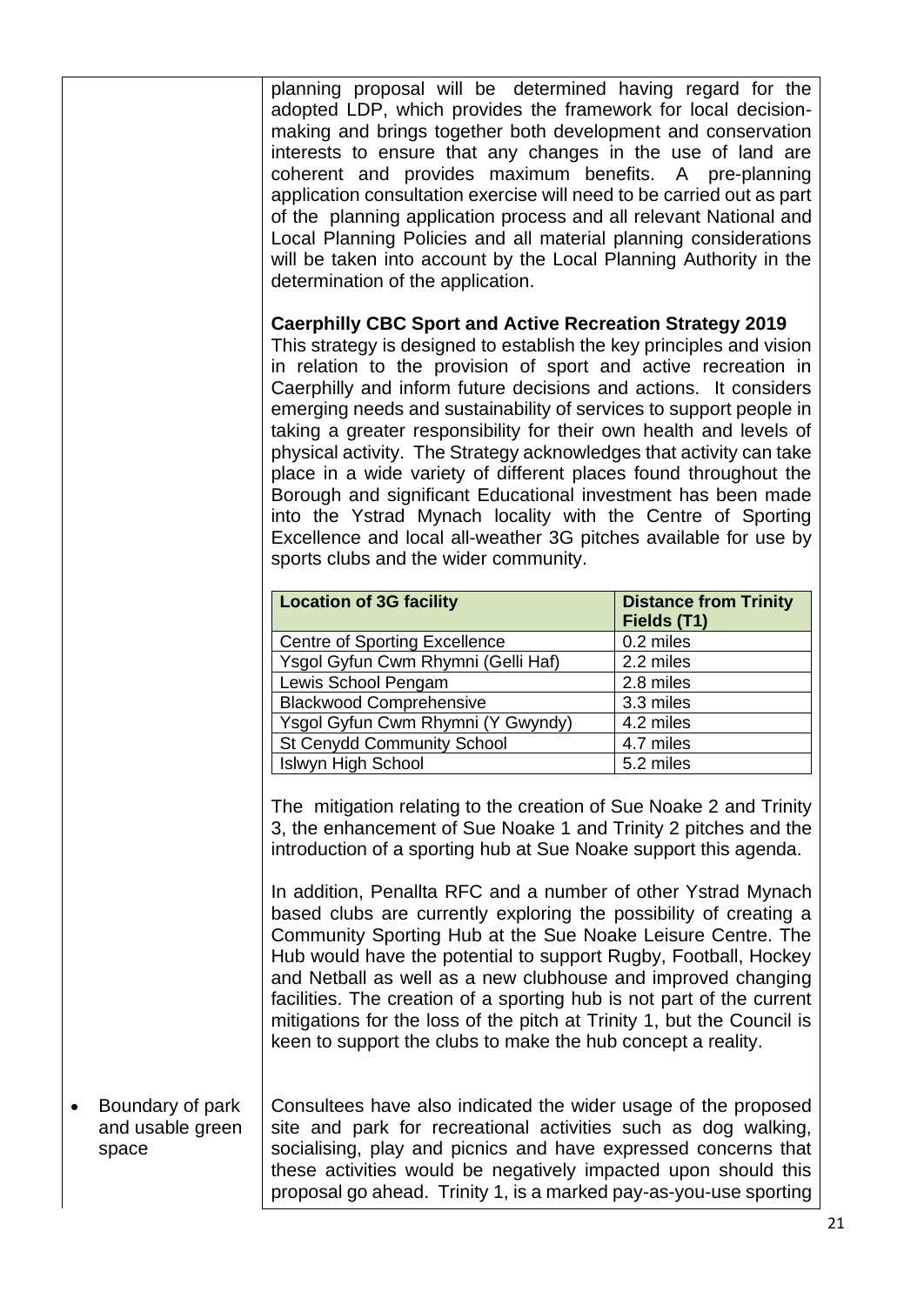| pitch. The removal of this facility would not prevent any of the |
|------------------------------------------------------------------|
| activities currently being undertaken continuing within the park |
| boundary or surrounding locality.                                |
|                                                                  |

Concerns over Future developments of the park

The Council confirmed its commitment to actively seeking Fields in Trust Status in perpetuity for Trinity 2 and 3. However, further investigations have been undertaken relating to Ystrad Mynach Park which included its deed status, something that would normally have been released as part of the separate planning application documentation. The Council can now confirm that areas of Ystrad Mynach Park are already protected from development being subject to a covenant on the land. Trinity 1 is not subject to these covenants.

Deed packages RA3271 and RA1653 have active covenants on the land contained therein which prevents the land being used for any purpose other than for a recreation ground, children's play area or park. Therefore, no future development is permitted within the areas identified in red below:



It should also be noted, as outlined in the [Consultation Report,](https://www.caerphilly.gov.uk/CaerphillyDocs/Consultations/Trinity-Fields-Consultation-Report-2020.aspx) the areas above echo those identified in the Local Development Plan as having development restrictions, falling within the remit of LE1.19 and NH 3.83. These are the Formal Leisure facility (Ystrad Mynach Park) and Sites of Importance for Nature Conservation (Coedcae Mawr) respectively.

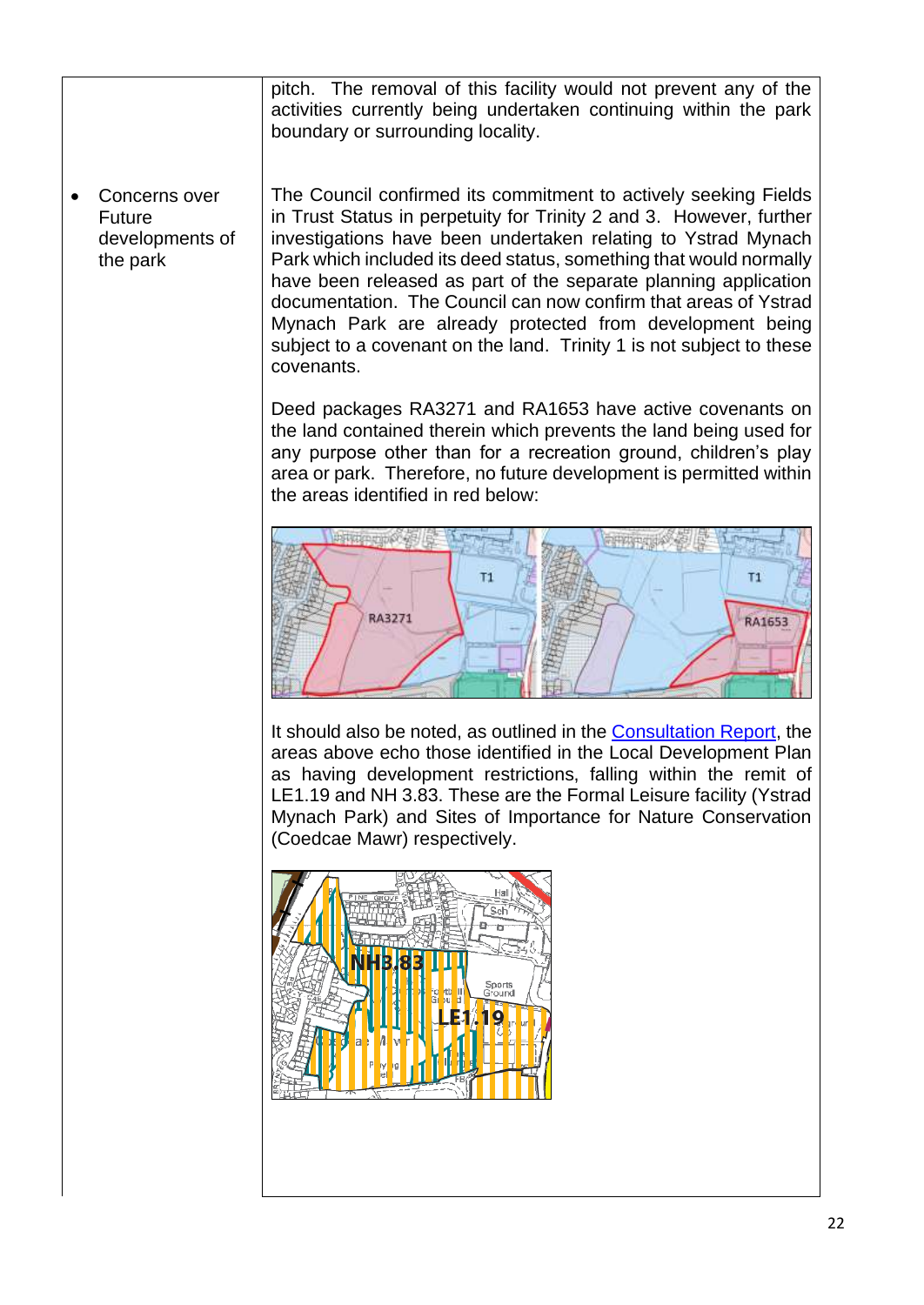The Council recognises that a good quality environment can have Green flag status a big impact on our communities, health and well-being, and of park economy. Ystrad Mynach Park and Penallta Park, both of which are located within the Ystrad Mynach locality are 2 of 7 locations within the Borough to have been awarded a Green Flag. Parc Ystrad Mynach Park Parc Penallta With reference to the Trinity Fields proposal, discussions have been undertaken with Keep Wales Tidy as a result of consultee concerns, who judge and award the prestigious Green Flag Award based on 27 different criteria. They have indicated that the loss of one rugby pitch in the area would not have any detrimental effect on the park's green flag status going forward. Further investigations as a result of consultee feedback have been undertaken in relation to the detail of the Ystrad Mynach Park Management Plan, which was the Green Flag application document submitted to Keep Wales Tidy in 2017. The land identified for development as part of this proposal (Trinity 1) was not included as part of this application. The document clearly states that the application only relates to the land and facilities within the RA1653 and RA3271 deed package areas. Trinity 1 falls outside of these areas and is contained in a separate deed package MGCC160 along with Trinity Field School and the adjacent Council building. **MGCC 160** Trinity 1 Trinity 2 This further supports the assertion that should the proposal to expand Trinity Fields school be approved, this will not impact on Green Flag Status.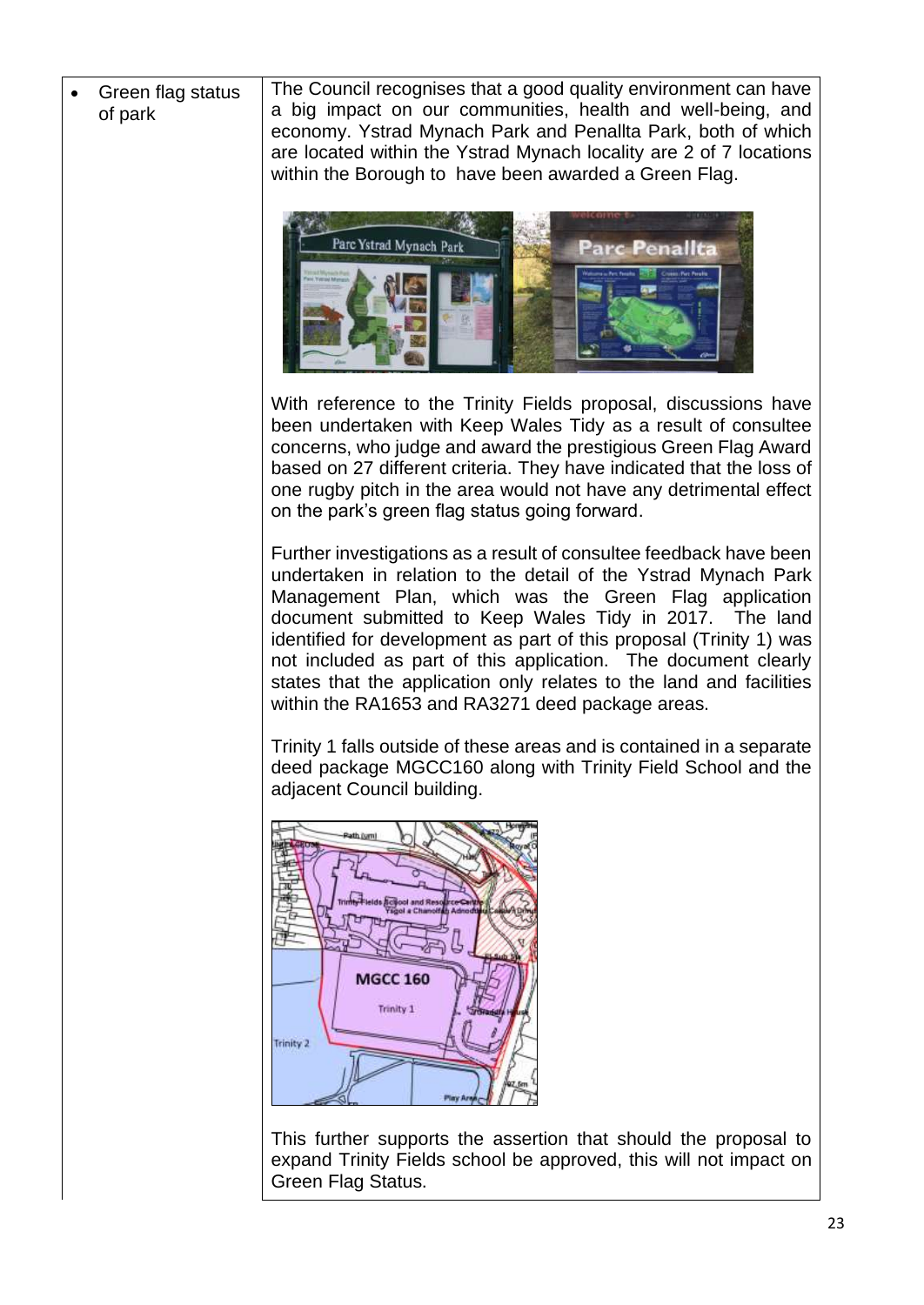<span id="page-23-0"></span>

| Alternative<br>provisions for<br>children 'keeping<br>them off the<br>streets'   | The Council appreciates that the proposal to develop Trinity Fields<br>School has implications in relation to the identified pitch, but the<br>local provision and activities for young people including Penallta<br>RFC are not ceasing as a result of the proposal. There are still the<br>same breadth of recreational facilities and activities available<br>within the Ystrad Mynach Park boundary as well as enhanced<br>mitigation provision being proposed to assist in the delivery and<br>accessibility to a wider range of sporting provision within the<br>locality.                                                                                                                                            |
|----------------------------------------------------------------------------------|-----------------------------------------------------------------------------------------------------------------------------------------------------------------------------------------------------------------------------------------------------------------------------------------------------------------------------------------------------------------------------------------------------------------------------------------------------------------------------------------------------------------------------------------------------------------------------------------------------------------------------------------------------------------------------------------------------------------------------|
| Centre of sporting<br>excellence not for<br>community use                        | The Centre of sporting excellence opened in 2014. The Business<br>model in operation provides for daytime use by key partners such<br>as the Dragon Rugby Union Team and Coleg y Cymoedd who<br>provide revenue to ensure financial viability and support<br>competitive costing models for community use in the evenings and<br>on weekends. The facilities are available for booking by the local<br>community and sporting clubs at these times based on the booking<br>criteria agreed by Cabinet in 2014 which ensures consistency at<br>all venues across the Authority. For example, Penallta RFC have<br>been identified as a local club accessing the facility as evidenced<br>in the <b>Consultation Report</b> . |
| Needs of 'local'<br>families competing<br>with children from<br>outside the area | The Council is committed to the principles of inclusion and the<br>delivery of services to all. Trinity Fields School is the only<br>specialist school to all the vulnerable children residing within the<br>authority. The extension will support local pupils and families from<br>across the Borough to ensure need is met on a sustainable basis.<br>The School currently has only 2% of pupils on role from outside of<br>the Borough and therefore not deemed to be local.                                                                                                                                                                                                                                            |
|                                                                                  |                                                                                                                                                                                                                                                                                                                                                                                                                                                                                                                                                                                                                                                                                                                             |
| <b>Area of Objection:</b>                                                        | <b>Impact on Sporting Provision and Mitigation options</b>                                                                                                                                                                                                                                                                                                                                                                                                                                                                                                                                                                                                                                                                  |
| <b>Areas requiring</b><br>clarification                                          | <b>Council's Response</b><br>The Council is proposing to expand the Trinity Fields School on to                                                                                                                                                                                                                                                                                                                                                                                                                                                                                                                                                                                                                             |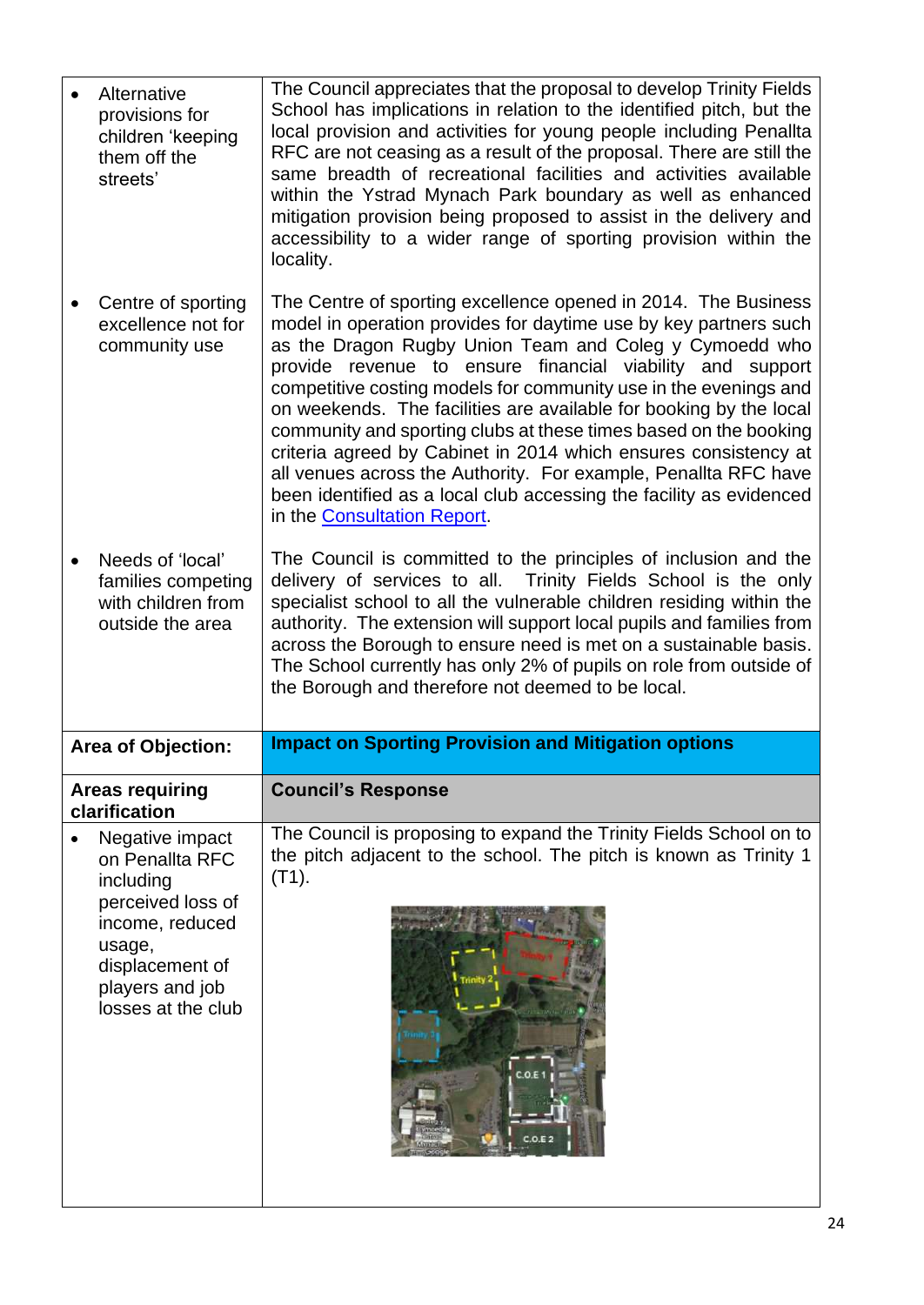|                                                                                                                        | As is the case whenever a community sports pitch is at risk of<br>being redeveloped, the Council has an obligation to provide an<br>alternative provision of equivalent community benefit, made<br>available locally, avoiding any temporary loss of provision.<br>The Trinity 1 pitch is owned by the Council but the majority user of<br>the pitch to date has been Penallta RFC, who also occupy a Club<br>alongside the pitch.<br>House<br>To mitigate the potential<br>redevelopment of the pitch at Trinity 1, the Council is proposing a<br>range of mitigation measures and has been working closely with<br>Club Officials to minimise any impact and ensure continuity. |
|------------------------------------------------------------------------------------------------------------------------|-----------------------------------------------------------------------------------------------------------------------------------------------------------------------------------------------------------------------------------------------------------------------------------------------------------------------------------------------------------------------------------------------------------------------------------------------------------------------------------------------------------------------------------------------------------------------------------------------------------------------------------------------------------------------------------|
|                                                                                                                        | Through discussions, the Club has also confirmed that its<br>preference is to continue to play their first team games at the<br>Centre of Sporting Excellence which is a 3.5 minute walk from the<br>club house. The first team games would be the primary income<br>generators for the Rugby Club and access arrangements to the<br>Centre of Sporting Excellence facilities would not differ from those<br>that have been in place since 2014.                                                                                                                                                                                                                                  |
| <b>Centre of Sporting</b><br>Excellence is not<br>an accessible<br>facility to the local<br>clubs (access and<br>cost) | As outlined previously, the Centre of Sporting Excellence operates<br>a business model to ensure financial viability and support<br>competitive costing models for community use in the evenings and<br>on weekends. The facilities are available for booking and have<br>been utilised by local clubs, including Penallta RFC in line with the<br>booking criteria agreed by Cabinet in 2014 ensuring consistency<br>at all venues across the Authority.                                                                                                                                                                                                                         |
| <b>Sports Wales</b><br>Objection                                                                                       | Sports Wales were notified of the proposal both as part of the initial<br>Consultation period and as part of the Objection period. No formal<br>objection has been lodged in relation to this proposal. Sport Wales<br>have been made aware of the mitigation options being proposed<br>and have confirmed that they would not object to the proposal to<br>extend Trinity Fields Special School as long as the alternative<br>provision is of equivalent community benefit, made available<br>locally and avoids any temporary loss of provision.                                                                                                                                |
| Inadequate<br><b>Mitigation (Trinity</b><br>2,3 & Sue Noakes)                                                          | The current Trinity 1 pitch is 106m x 66m with a 3m grass run off<br>to all sides and has hard standing and fencing to two sides of the<br>pitch with barriers to three sides. The pitch is underpinned by<br>drainage and is considered a good and durable playing surface.<br>The pitch does not benefit from any lighting at present.<br>The mitigation proposals for the loss of the pitch at Trinity 1 are<br>described below.                                                                                                                                                                                                                                               |
|                                                                                                                        | The mitigations centre on:                                                                                                                                                                                                                                                                                                                                                                                                                                                                                                                                                                                                                                                        |
|                                                                                                                        | Trinity 2 & 3<br>The creation of a new Mini and Junior pitch at Trinity 3 with an<br>84m x 44m marked out pitch with rugby posts available for use<br>in time for the 2021/22 season.<br>New training lights will be installed alongside the pitch at Trinity<br>$\bullet$                                                                                                                                                                                                                                                                                                                                                                                                        |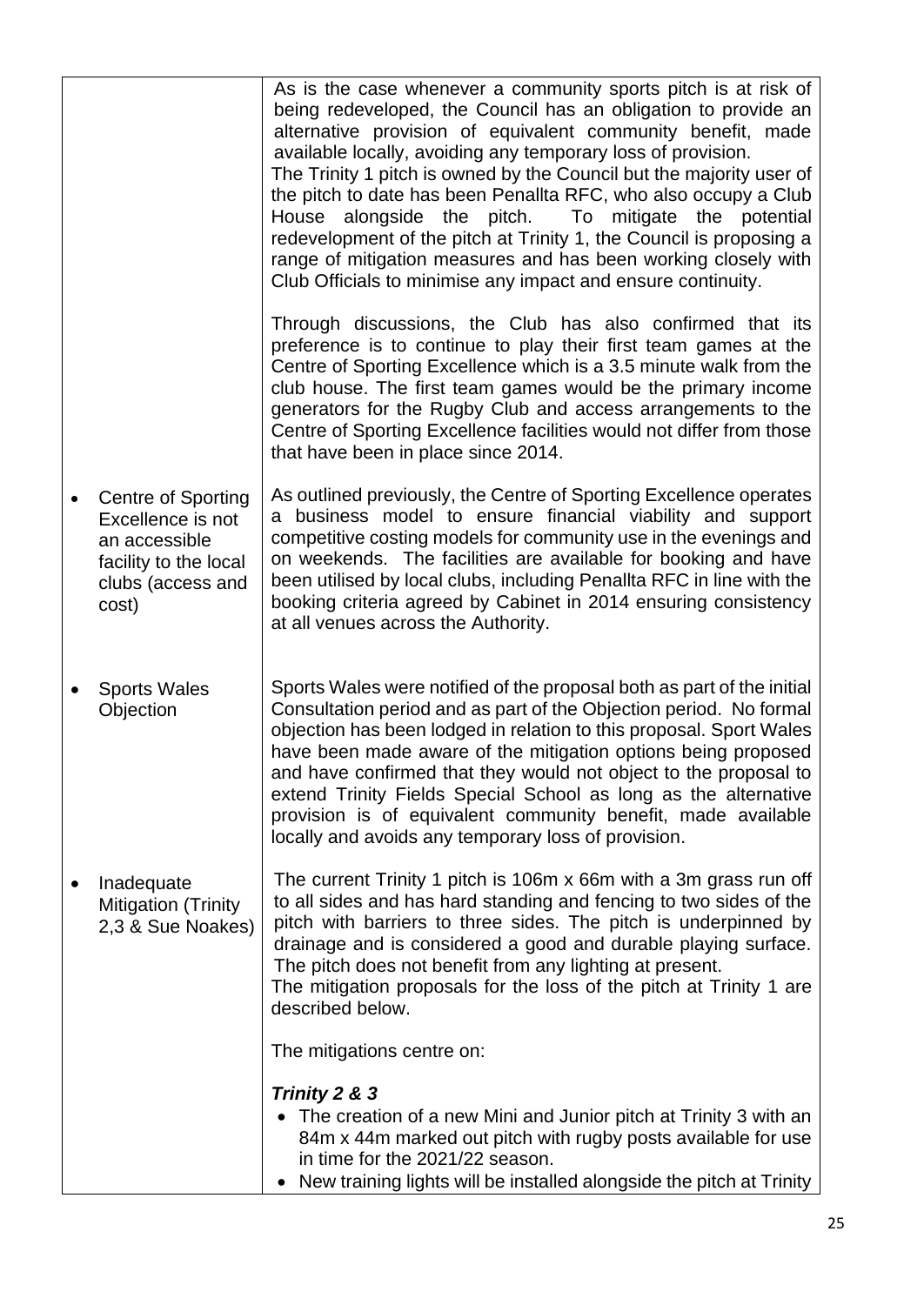2 to provide winter training opportunities where those don't currently exist.







#### *Sue Noake*

- The provision of an additional 102m x 60m senior pitch at the Sue Noake Leisure Centre available for use in time for the 2021/22 season, with 5m grass run off, partial hard standing barrier, fencing, drainage and enhanced playing surface
- Enhancements to the existing 108m x 63m pitch at the Sue Noake Leisure Centre with new hard standing, fencing, drainage and enhanced playing surface.
	- ❖ Please note, all pitch sizes are approximate at present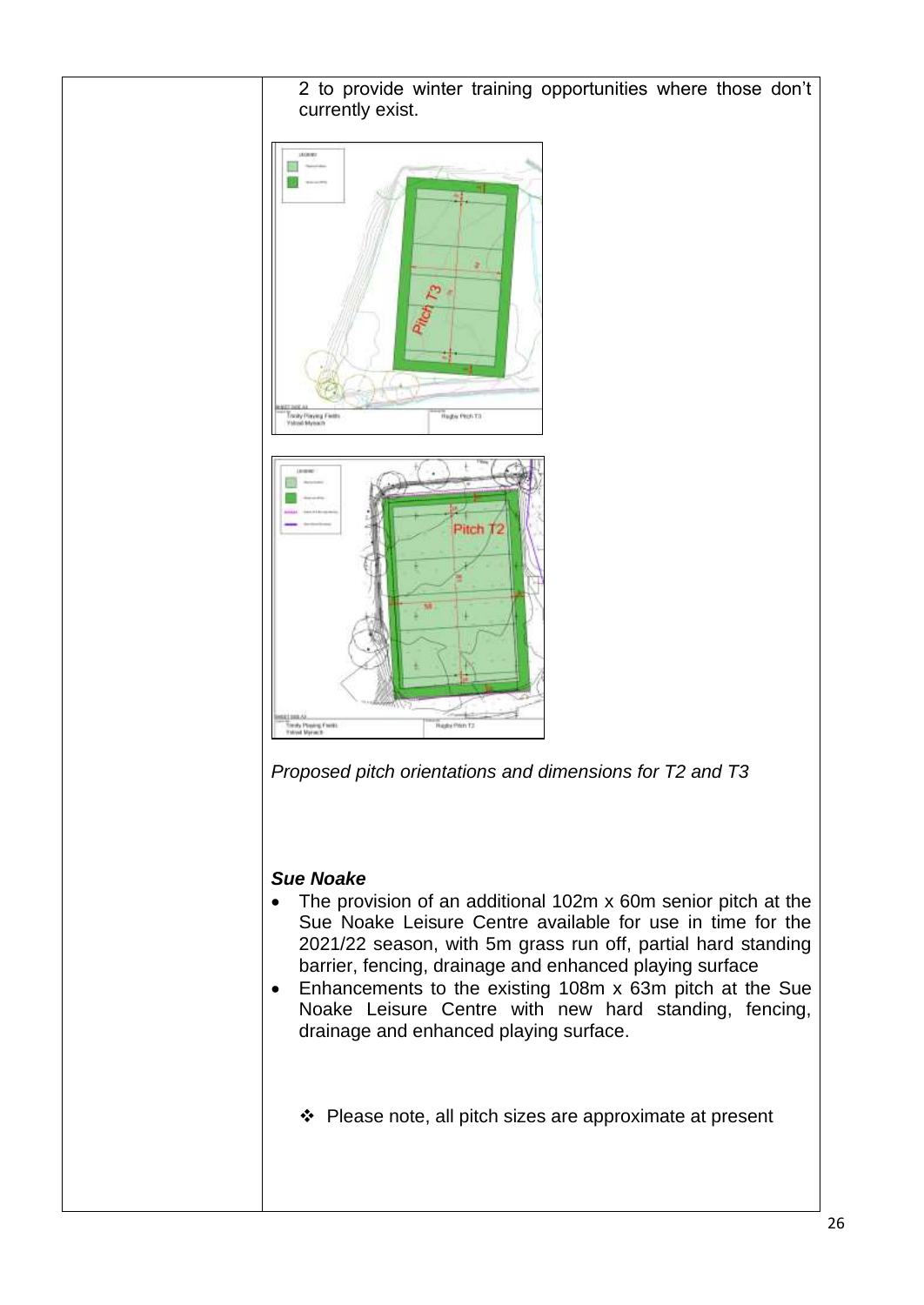|                                                 | 3D visual for proposed Sue Noake site                                                                                                                                                                                                                                                                                                                                                                                                                                                                                                                                                                                                                                              |
|-------------------------------------------------|------------------------------------------------------------------------------------------------------------------------------------------------------------------------------------------------------------------------------------------------------------------------------------------------------------------------------------------------------------------------------------------------------------------------------------------------------------------------------------------------------------------------------------------------------------------------------------------------------------------------------------------------------------------------------------|
| Reusing existing<br>open green space,           | In addition, a number of enhancements to the supporting facilities<br>including:                                                                                                                                                                                                                                                                                                                                                                                                                                                                                                                                                                                                   |
| not creating new                                | Additional Changing facilities at Sue Noake Leisure Centre<br>Temporary training lights in situ at SN1 to be replaced with<br>enhanced permanent LED lighting<br>Emergency Vehicle access to be created to the pitches at Sue<br><b>Noake Leisure Centre</b><br>Access Path Enhancements at Sue Noake Leisure Centre<br>Remedial Drainage Works on the ATP at Sue Noake Leisure<br>Centre to repair a crushed drainage pipe which has contributed<br>to surface water flooding                                                                                                                                                                                                     |
|                                                 | The Council has consulted with Penallta RFC and Ystrad Mynach<br>Ward Members specifically on the mitigation proposals and<br>enhancements which are fully set out in a report being presented<br>to Cabinet on the 7 <sup>th</sup> April 2021.                                                                                                                                                                                                                                                                                                                                                                                                                                    |
|                                                 | Subject to Cabinet approval, the Council will apply for Fields in<br>Trust status for the pitches at SN1 and 2 and Trinity 2 and 3,<br>providing additional safeguards against the loss of these four fields<br>moving forward.                                                                                                                                                                                                                                                                                                                                                                                                                                                    |
| Drainage, Flooding<br>and Quality of<br>pitches | The adopted Local Development Plan provides a clear distinction<br>between the factors that need to be considered when protecting<br>open space (CW7) or protecting Community and Leisure Facilities<br>(CW8). Outdoor sports facilities including playing pitches are<br>protected under Policy CW8 and therefore Policy CW7 would not<br>respect of this proposal. As such,<br>apply in<br>CW <sub>8</sub><br>states that where a proposal would result in the loss of a<br>community and/or leisure facility:<br>"A comparable replacement facility can be provided by the<br>developer either on or off site, and within easy and convenient<br>access on foot or by bicycle." |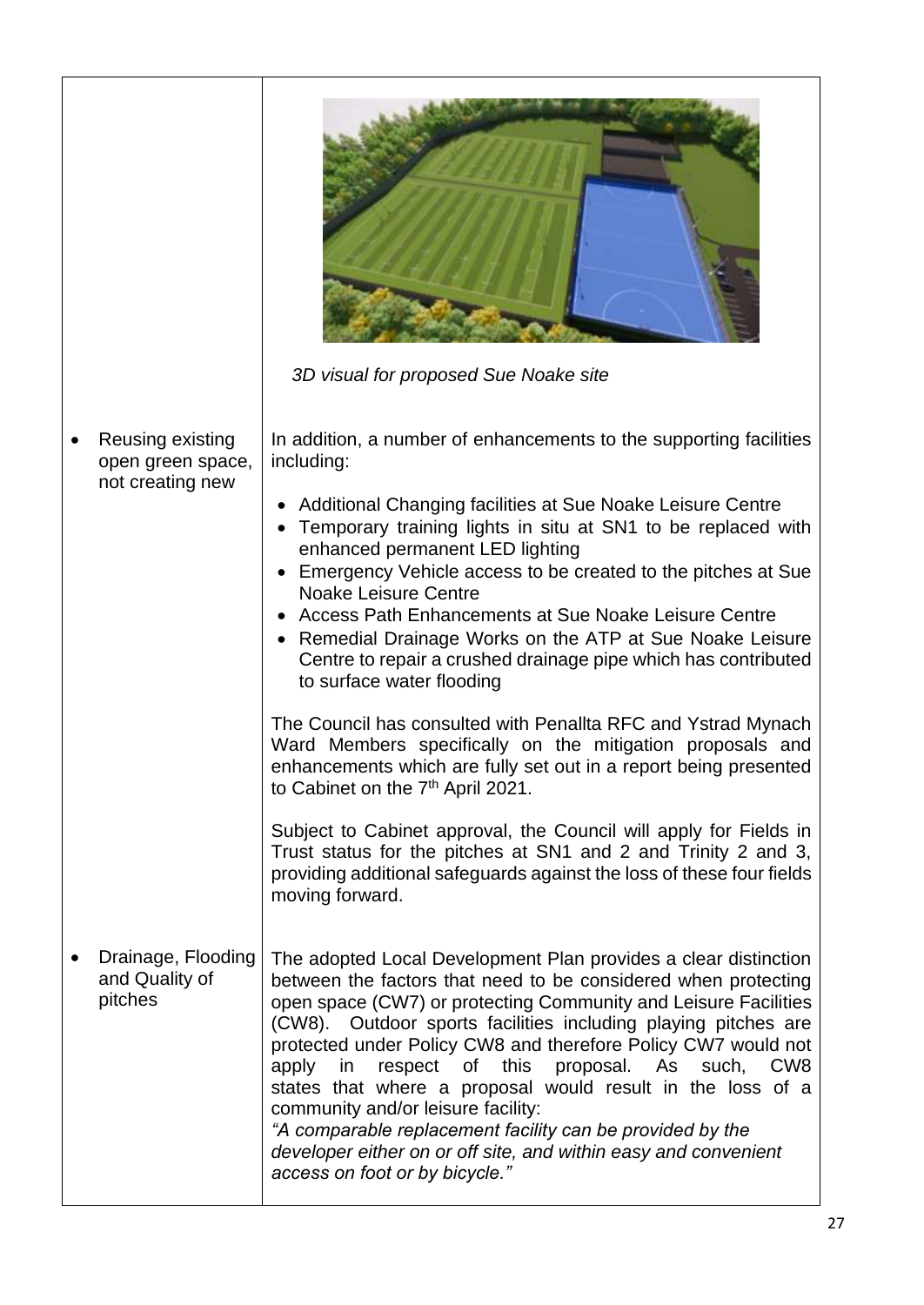|           |                                                            | In order to compensate for the potential loss of the Trinity 1 pitch,<br>Council Officers have been working closely with officials from<br>Penallta RFC to design a range of mitigations and enhanced<br>provisions. The intention has been to develop an alternative<br>provision of equivalent community benefit locally, avoiding any<br>temporary loss of provision and thereby complying with the<br>requirements of the Local Development Plan CW8 criteria.                                                                                                               |
|-----------|------------------------------------------------------------|----------------------------------------------------------------------------------------------------------------------------------------------------------------------------------------------------------------------------------------------------------------------------------------------------------------------------------------------------------------------------------------------------------------------------------------------------------------------------------------------------------------------------------------------------------------------------------|
| $\bullet$ | <b>Public Health</b><br>concerns at Sue<br>Noake linked to | The Council acknowledges that there have been a number of<br>concerns relating to the drainage on the existing pitches at Ystrad<br>Mynach Park and also Sue Noake.                                                                                                                                                                                                                                                                                                                                                                                                              |
|           | sewage                                                     | As part of the mitigations for this proposal, the playing surface for<br>Trinity 3 will be enhanced and will receive verti draining treatments<br>and regular maintenance to enhance its playability.                                                                                                                                                                                                                                                                                                                                                                            |
|           |                                                            | The playing surface for SN1 and the proposed SN2 will also be<br>enhanced and will be made more durable for extended use by an<br>external pitch specialist. A drainage system will also be installed<br>under the playing surface at SN2 to further improve usage.                                                                                                                                                                                                                                                                                                              |
|           |                                                            | Separate to the mitigation work set out within this report, the<br>Council is also undertaking works at Ystrad Mynach Park to<br>alleviate the impact of flooding on the park itself and further<br>downstream.                                                                                                                                                                                                                                                                                                                                                                  |
|           |                                                            | The work will seek to introduce attenuation of the stream flows<br>during a storm event by providing storage within the park,<br>specifically within the area proposed to be designated T3. This<br>attenuation will have the effect of reducing the downstream flows<br>to a level that the existing stream course and culvert system are<br>able to accommodate, without surcharging.                                                                                                                                                                                          |
|           |                                                            | In practical terms this would mean the T3 field would be enclosed<br>with an earthwork bund which would provide a natural viewing<br>gallery for the pitch as well as holding and then releasing water<br>during and after a storm event in a controlled manner. The duration<br>of the period in which water is retained in this area would depend<br>on the duration of the storm but once passed it would be a matter<br>of hours, possibly a day before the whole area is drained and then<br>a number of further days before the proposed pitch at T3 would be<br>reusable. |
|           |                                                            | In addition to this the Council is also proposing to daylight a section<br>of culvert within the park, often the primary source of flooding in<br>the park. The availability of increased upstream storage and the<br>proposed removal of the culvert, the current flooding experienced<br>in the park should be completely alleviated for most extreme storm<br>events, which would also be true of the flooding which currently<br>affects the T2 rugby pitch ensuring greater access and usage<br>through the season.                                                         |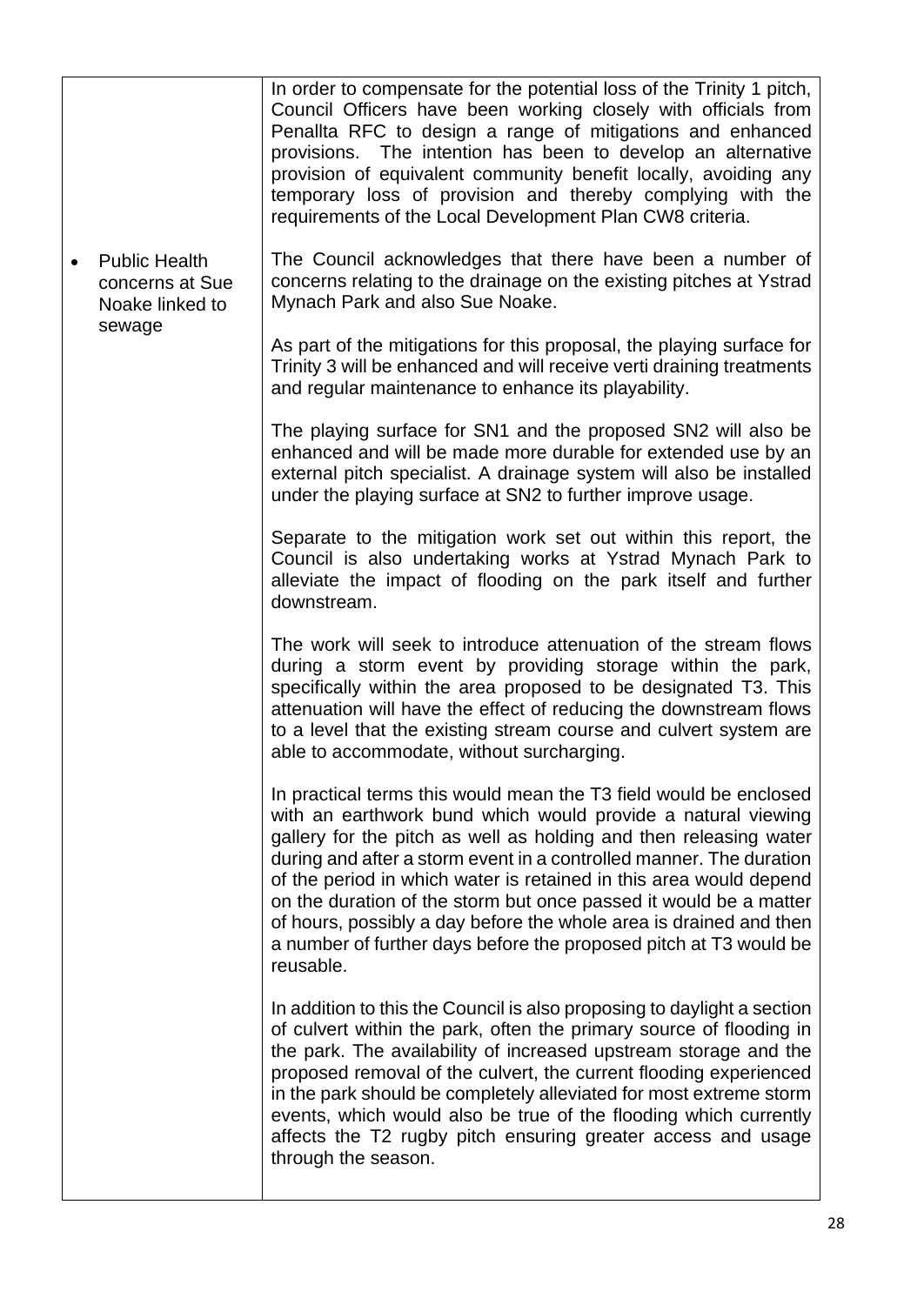| The stated works remains subject to funding being identified but it<br>is anticipated that the works will be completed during the next<br>financial year.                                                                                                                                                                                                                                                                   |
|-----------------------------------------------------------------------------------------------------------------------------------------------------------------------------------------------------------------------------------------------------------------------------------------------------------------------------------------------------------------------------------------------------------------------------|
| During the recent Storm Christoph (18 <sup>th</sup> to 20 <sup>th</sup> January 2021) a<br>manhole above a mainline sewer that runs close to the edge of the<br>proposed location of the pitch at SN2, surcharged and sewage was<br>released to the surrounding area.                                                                                                                                                       |
| Welsh Water has responsibility for the sewerage infrastructure and<br>have confirmed there have only been two recorded incidents of<br>manholes in proximity of the Sue Noake site surcharging over the<br>previous ten years. The first of these was in 2014 and the second,<br>the most recent incident in January 2021.                                                                                                  |
| These two isolated incidents have been subsequently verified in<br>separate conversations undertaken with the Head Teacher at<br>Lewis Girls School and staff at Sue Noake Leisure Centre. School<br>and Leisure Centre staff have also confirmed that they have<br>received no other reports from members of the public or Centre<br>users of sewerage escaping from these specific manholes during<br>the last ten years. |
| When a breach of this nature occurs, particularly on a trunk sewer,<br>Welsh Water will undertake a detailed investigation, undertake any<br>remedial work to the sewer and reinstate the ground.                                                                                                                                                                                                                           |
|                                                                                                                                                                                                                                                                                                                                                                                                                             |
| <b>Statement from Welsh Water</b><br><b>11 March 2021</b>                                                                                                                                                                                                                                                                                                                                                                   |
| <b>Re: Sue Noake Centre</b>                                                                                                                                                                                                                                                                                                                                                                                                 |
| We have been called to attend reports of the sewer overflowing<br>near the Sue Noakes Centre during heavy rain and are already<br>carrying out investigations to understand the cause.                                                                                                                                                                                                                                      |
| These have included undertaking a CCTV survey of the sewer with<br>further surveys set to take place this week. Once these are<br>completed, we should be in a better position to determine the<br>cause and then undertake any work that may be required.                                                                                                                                                                  |
| During the course of our investigations so far, we have found that<br>damage has been caused by a third party to one of our pipes<br>nearby which was allowing water from a stream to enter the<br>network. This in turn was placing additional pressure on the<br>sewer, particularly during heavy rain. We have undertaken a full<br>repair of the damaged pipe.                                                          |
| Following the sewer overflowing at the site, we have sent a team<br>on each occasion to carry out a full clean up of the area. We are<br>also keeping Caerphilly County Borough Council informed of our<br>investigations.                                                                                                                                                                                                  |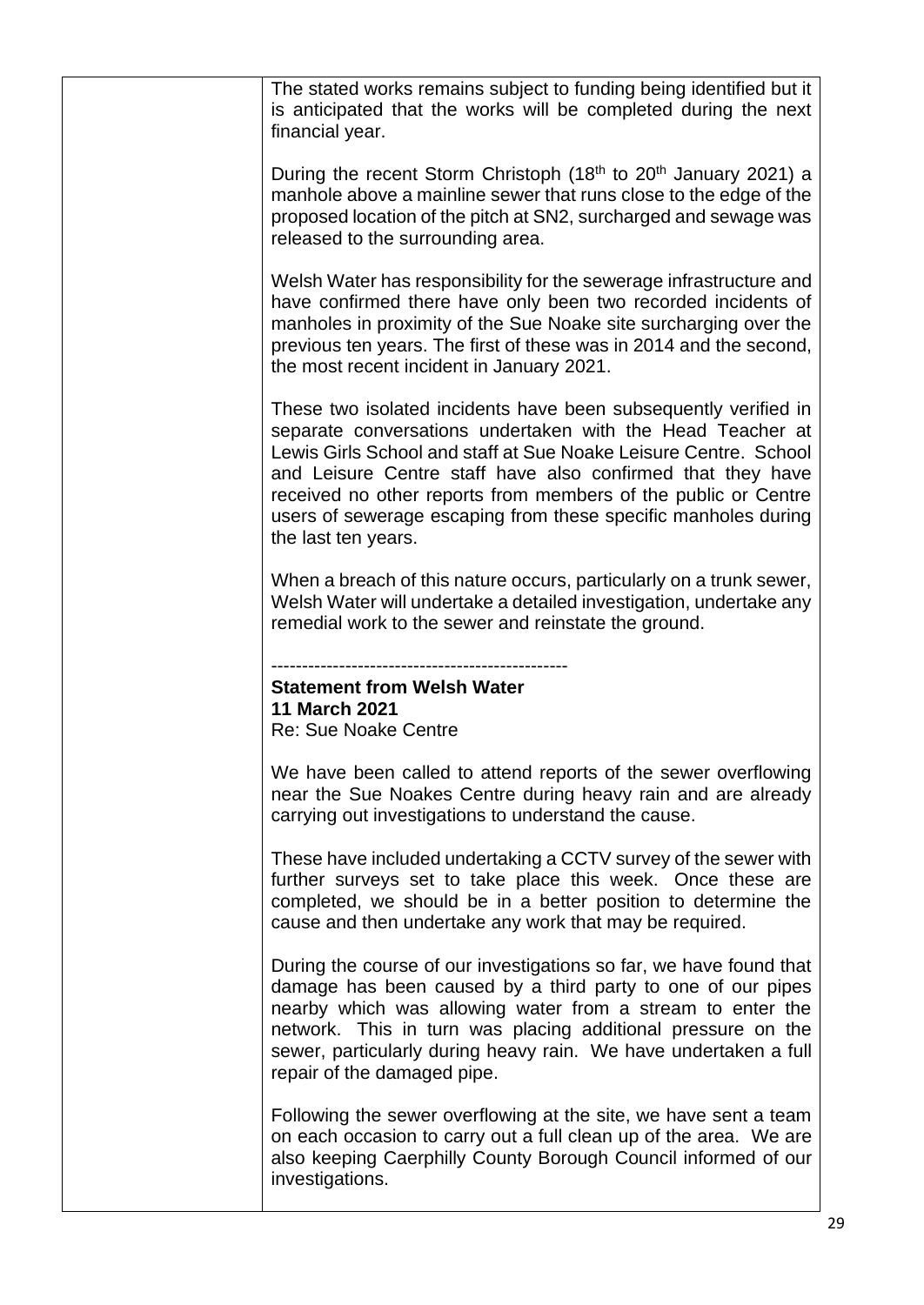|                                                                            | We do realise the inconvenience a sewer overflowing in this way<br>can cause and apologise to the local community for this.                                                                                                                                                                                                                                                                               |
|----------------------------------------------------------------------------|-----------------------------------------------------------------------------------------------------------------------------------------------------------------------------------------------------------------------------------------------------------------------------------------------------------------------------------------------------------------------------------------------------------|
|                                                                            | <b>Ends</b>                                                                                                                                                                                                                                                                                                                                                                                               |
|                                                                            |                                                                                                                                                                                                                                                                                                                                                                                                           |
|                                                                            | The likelihood of a reoccurrence of the recent surcharge of the<br>manholes at X is considered unlikely and the frequency of reports<br>over the last decade would appear to support this position.                                                                                                                                                                                                       |
|                                                                            |                                                                                                                                                                                                                                                                                                                                                                                                           |
|                                                                            | The work being carried out by Welsh Water to investigate and<br>remediate the issue would further support this position.                                                                                                                                                                                                                                                                                  |
|                                                                            | That aside, the Council acknowledges the benefits of developing<br>some additional safeguards to provide further assurance to the<br>users of the site.                                                                                                                                                                                                                                                   |
|                                                                            | The Council will make an application to Welsh Water to relocate<br>the manholes further away from the pitch. The application will need<br>to be considered by Welsh Water.                                                                                                                                                                                                                                |
|                                                                            | In the interim the Council is also exploring as part of its plans for<br>SN2 the possibility of developing a protective 'bund' around the<br>manholes. A 'bund', essentially, a raised grass bank will be<br>installed between the pitch and the manholes to provide additional<br>protections to the new pitch from any debris that may emerge<br>should the manholes surcharge again at a future point. |
| Cost of mitigation<br>should be put into<br>developing school<br>elsewhere | The proposal for the Trinity Fields School expansion is standalone.<br>Monies made available for mitigation is intended to be used for this<br>purpose only.                                                                                                                                                                                                                                              |
| <b>Pedestrian Route</b><br>between Trinity 1<br>and Sue Noake              | Active travel is important in promoting healthier lifestyles and in<br>reducing the negative impacts of traffic upon our neighbourhoods<br>The facilities proposed as part of the mitigation<br>and communities.<br>at Sue Noake are within a 0.5 mile radius from the Trinity 1 site                                                                                                                     |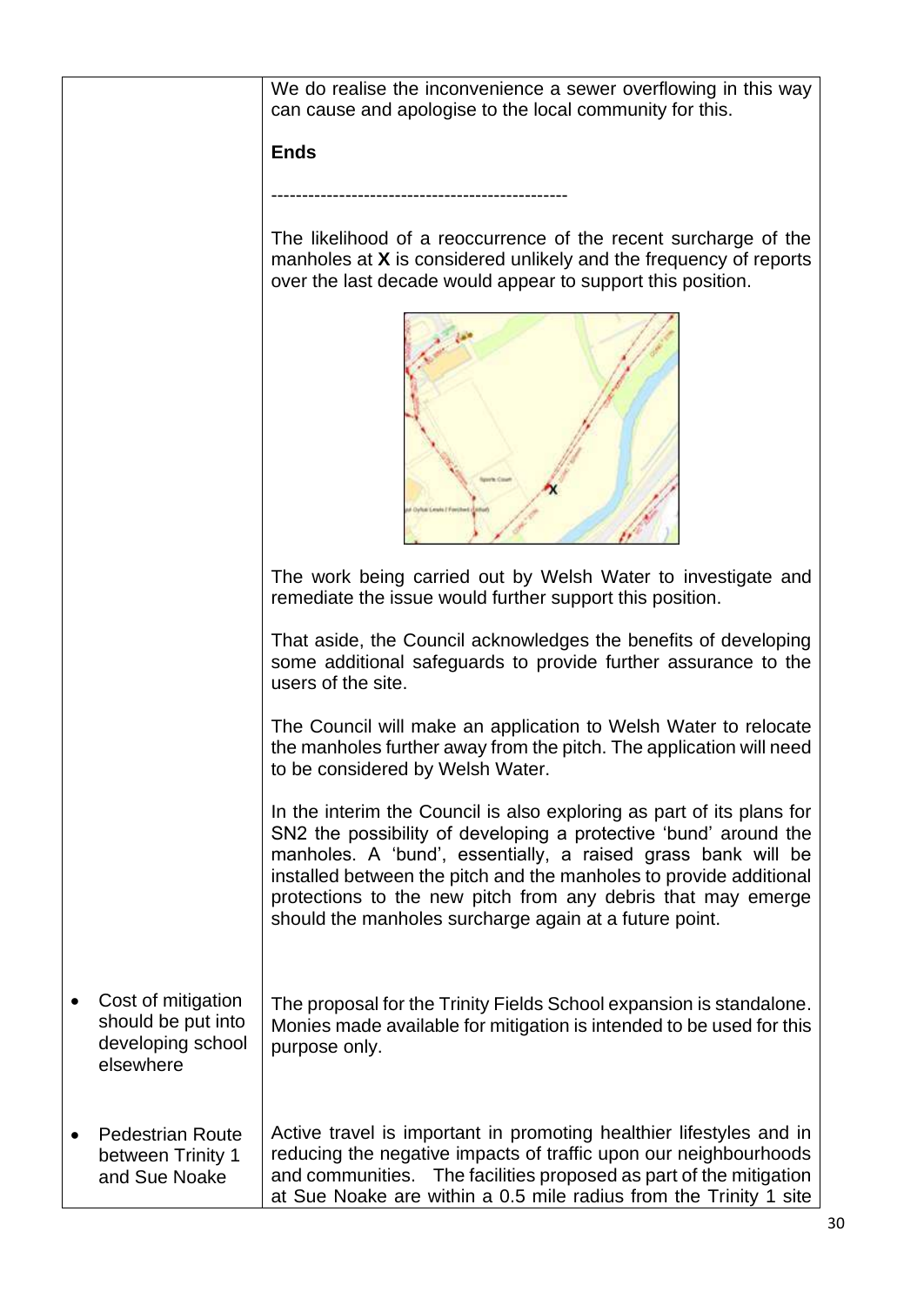<span id="page-30-0"></span>

|                                                                                           | and is currently accessed by a number of clubs including players<br>at Penallta RFC. Whilst it is understood that the route requires<br>crossing of a main road, there is a footpath along the entire route<br>and a pedestrian light controlled crossing (pelican crossing)<br>adjacent to Ystrad Mynach Primary School.                                                                                                                                                                                                                                                                                                                                                                                                                                  |
|-------------------------------------------------------------------------------------------|------------------------------------------------------------------------------------------------------------------------------------------------------------------------------------------------------------------------------------------------------------------------------------------------------------------------------------------------------------------------------------------------------------------------------------------------------------------------------------------------------------------------------------------------------------------------------------------------------------------------------------------------------------------------------------------------------------------------------------------------------------|
| Emergency vehicle<br>access                                                               | Emergency vehicle access has been included as part of the<br>mitigation package.                                                                                                                                                                                                                                                                                                                                                                                                                                                                                                                                                                                                                                                                           |
| Car parking                                                                               | Any development proposals must meet a number of highways<br>requirements including car parking and access which will be a<br>factor of the design process.                                                                                                                                                                                                                                                                                                                                                                                                                                                                                                                                                                                                 |
| <b>Area of Objection:</b>                                                                 | <b>Other Planning Considerations</b>                                                                                                                                                                                                                                                                                                                                                                                                                                                                                                                                                                                                                                                                                                                       |
| <b>Areas requiring</b><br>clarification                                                   | <b>Council's Response</b>                                                                                                                                                                                                                                                                                                                                                                                                                                                                                                                                                                                                                                                                                                                                  |
| Build upwards not<br>outwards                                                             | Respondents have queried why the expansion of the Trinity Fields<br>site cannot be done vertically, by building upwards. The technical<br>response was originally addressed in the Consultation Report and<br>confirmed that this is not a viable option. Firstly, the school was<br>not designed to support a first floor so a new support structure<br>would be required. Furthermore, the school would need to close<br>for more than a year to allow the construction to take place and the<br>existing school building would be significantly disrupted and<br>damaged by the process. Extending the school upwards would<br>also not provide the access to additional external play areas that<br>is essential for the enhanced wellbeing of pupils. |
| Will additional<br>hydrotherapy pool<br>effect drainage<br>and increase<br>running costs? | There is no indication that an additional hydrotherapy pool would<br>impact on any drainage issues and would be subject to any<br>sustainable drainage approval as part of the planning application<br>process.                                                                                                                                                                                                                                                                                                                                                                                                                                                                                                                                            |
|                                                                                           | The proposed additional hydrotherapy pool will offer a range of<br>tangible benefits to the health and wellbeing of pupils who have a<br>range of disabilities and health conditions including improving<br>muscle tone, movement of joints, more efficient lung capacity and<br>a fun yet calming and relaxing multi-sensory environment. This<br>facility will also be available on a booking basis for the wider<br>community.                                                                                                                                                                                                                                                                                                                          |
|                                                                                           | Any increased running costs would be offset as far as reasonably<br>practicable through including carbon neutral approaches in the<br>build and operation of the building in line with the principles of the<br>Council's Decarbonisation Strategy.                                                                                                                                                                                                                                                                                                                                                                                                                                                                                                        |
| <b>Community Use</b><br>facilities                                                        | Respondents have queried the community facilities that will be<br>accessible should the expansion go ahead. It is a pre-requisite of<br>Welsh Government funding that Council's optimise the use of<br>infrastructure and resources to enable flexibility for space and                                                                                                                                                                                                                                                                                                                                                                                                                                                                                    |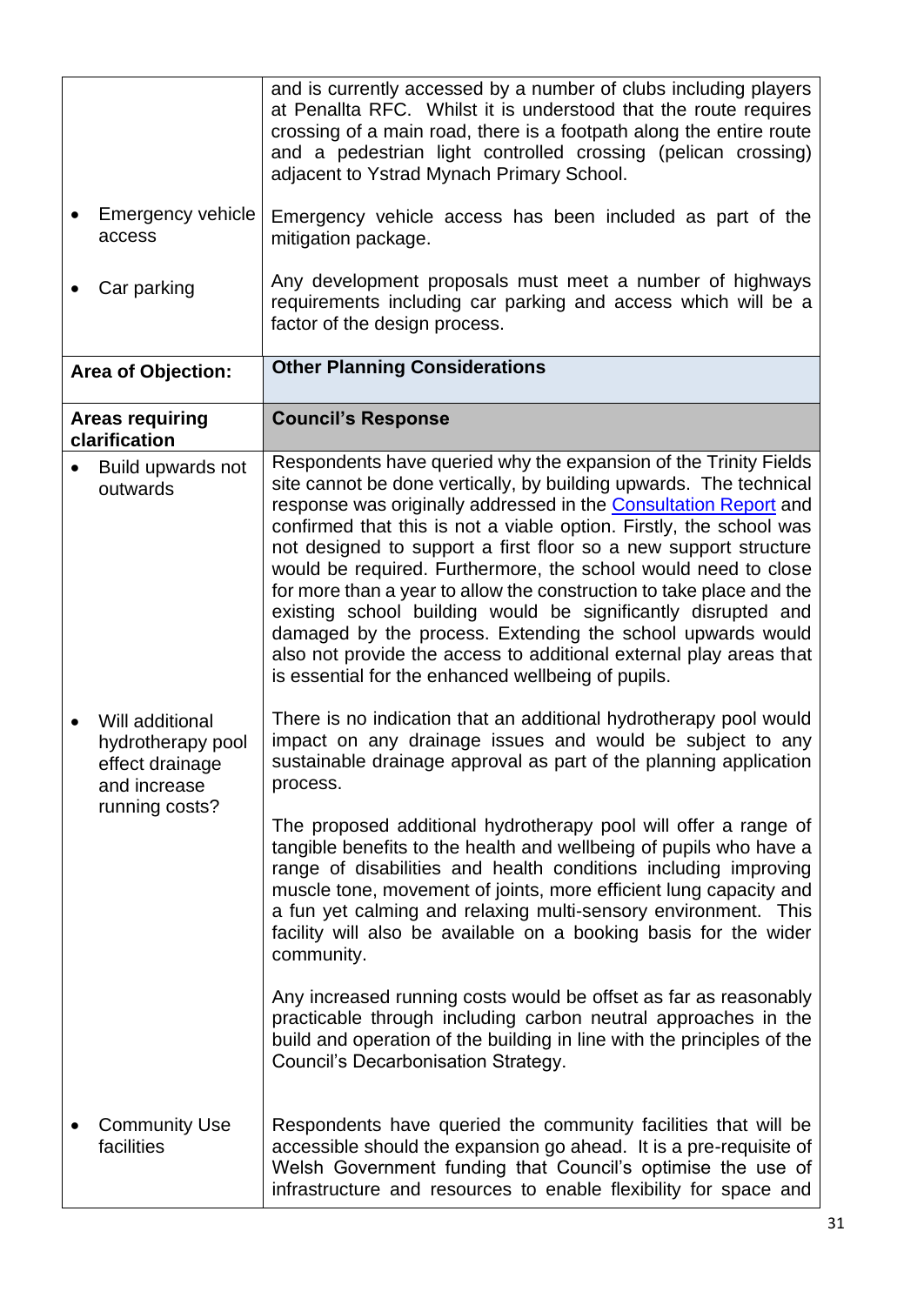|                                                                | facilities to be made available as community assets. Whilst the<br>internal design of the proposed extension is yet to be finalised,<br>subject to Cabinet approval to progress, discussions have included<br>the zoning of the school to support access during school time and<br>after hours to the hydrotherapy pool, hall, gym, soft play, family<br>room with kitchenette, rebound therapy room and café and kitchen.<br>The accessible toilets and 'changing places' hygiene rooms<br>supporting these spaces would also be available on a booking<br>basis. |
|----------------------------------------------------------------|--------------------------------------------------------------------------------------------------------------------------------------------------------------------------------------------------------------------------------------------------------------------------------------------------------------------------------------------------------------------------------------------------------------------------------------------------------------------------------------------------------------------------------------------------------------------|
| <b>Traffic Congestion</b><br>and Air pollution<br>levels       | As part of any development, the Council is committed to providing<br>safe, efficient and effective traffic management. As a highway<br>authority, we have a duty to manage the road network to ensure,<br>as far as possible, the safe and convenient movement of traffic and<br>minimise pollution levels, which includes pedestrians and other<br>vulnerable road users. The planning and design of the facility will<br>establish safer routes with a newly designated pick up and drop off<br>point which should alleviate congestion.                         |
| Transportation of<br>school children                           | As outlined in the <b>Consultation Document</b> , the catchment area for<br>Trinity Fields School is the County Borough and this will remain<br>unchanged as part of this proposal. Due to the specialist learning<br>needs, all pupils are transported to site at present, 98% of which<br>reside within the catchment area of the school.<br>The site identified for the expansion of Trinity Fields School is                                                                                                                                                   |
|                                                                | directly adjacent to the existing premises, so existing learner travel<br>arrangements will still be in place should the proposal be taken<br>forward.                                                                                                                                                                                                                                                                                                                                                                                                             |
| Concerns with<br>properties flooding<br>in surrounding<br>area | The Council recognises that protecting life and property from the<br>risk of flooding is an emotive subject for many. The major flooding<br>events we have seen across the UK over the last few years serve<br>to remind us of the devastating affects flooding can have.<br>Respondents have expressed concerns of the current flood issues<br>in Edwards Street and the perception that additional building in the<br>area would further exacerbate this.                                                                                                        |
|                                                                | The planning department have confirmed that all developments in<br>excess of 100m <sup>2</sup> are subject to technical approval by the<br>Sustainable Drainage Approval Body (SAB), which is separate to<br>the internal Planning process. Under the SAB approval process,<br>the Council would need to demonstrate that on and off-site flood<br>risk would not be adversely affected by the development prior to<br>approval.                                                                                                                                   |
|                                                                | Separate to the mitigation work set out within this report, the<br>Council is also undertaking works at Ystrad Mynach Park to<br>alleviate the impact of flooding on the park itself and further<br>downstream as earlier in this document.                                                                                                                                                                                                                                                                                                                        |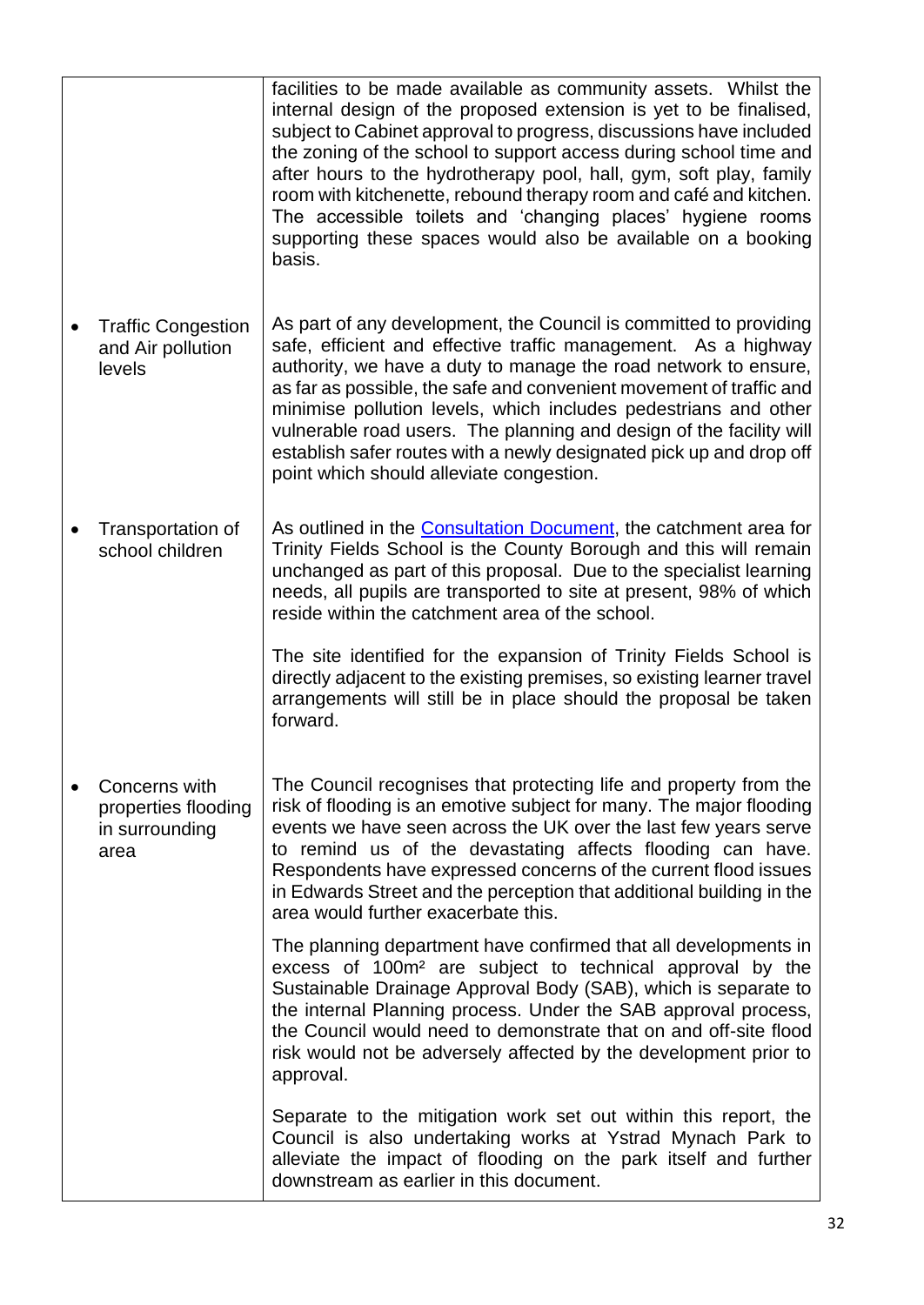|  | Planning<br>Consultants<br>'Turley' Document<br>not referenced in<br>Consultation<br>Report | The Council wishes to set the record straight in relation to the<br>handling of the submission received during the consultation period<br>from Turley and Consult QRD made on behalf of their clients,<br>Penallta Rugby Football Club (PRFC) and Save Ystrad Green<br>Spaces Group (SYGS).                                                                              |
|--|---------------------------------------------------------------------------------------------|--------------------------------------------------------------------------------------------------------------------------------------------------------------------------------------------------------------------------------------------------------------------------------------------------------------------------------------------------------------------------|
|  |                                                                                             | The 12 page document, received on the 26 <sup>th</sup> October 2020, was<br>included in the Consultation pack provided to Cabinet Members<br>prior to their meeting on the 9 <sup>th</sup> December 2020. In addition, a<br>member of the consultant firm, made representations at the<br>Education Scrutiny Committee Meeting on the 26 <sup>th</sup> November<br>2020. |
|  |                                                                                             | In line with the requirements of the School Organisation Code<br>2018, there was no obligation on the Council to publish the<br>document publicly nor make any direct reference to specific<br>organisations other than Estyn.                                                                                                                                           |
|  |                                                                                             | It should be noted that the submission stated that its purpose was<br>to "inform CCBC decision making on this matter". The document<br>contained several queries relating to planning processes and this<br>was highlighted to the consultant.                                                                                                                           |

## **OTHER CONSIDERATIONS**

#### <span id="page-32-0"></span>**Learner Voice**

Learner voice is about involving the children and young people as active participants in the development, delivery, management and improvement of their educational experience.

Throughout every stage of the process, children and young people at the proposed affected school has been involved in the planning and consultation process as outlined and demonstrated in the [Consultation video,](https://www.youtube.com/watch?v=VqbuS9IYxlg&feature=youtu.be) [Consultation Document](https://www.caerphilly.gov.uk/CaerphillyDocs/Consultations/Consultation-Document-2020-(Trinity-Fields).aspx) and [Consultation Report.](https://www.caerphilly.gov.uk/CaerphillyDocs/Consultations/Trinity-Fields-Consultation-Report-2020.aspx)

<span id="page-32-2"></span>However, as outlined previously, at this stage in the process as prescribed by Welsh Government, there is no opportunity for inclusion of responses in support of the proposal as part of this document. Members are urged to be mindful of this as part of their deliberations moving forward.

#### <span id="page-32-1"></span>**Integrated Impact Assessment**

Local authorities are already under a duty to carry out equality impact assessments and this is recognised by Welsh Government as part of the School Organisation Code 2018.

An initial Equality and Welsh Language Impact Assessment for this proposal was undertaken alongside the original Consultation Document forming part of the outline consultation pack which is published on the Council's website.

A new socio-economic duty set out in section 1 of the Equality Act 2010, comes into force on 31<sup>st</sup> March 2021, therefore an Integrated Impact Assessment (IIA) template will be utilised to update the existing Equality Impact Assessment and include any additional elements highlighted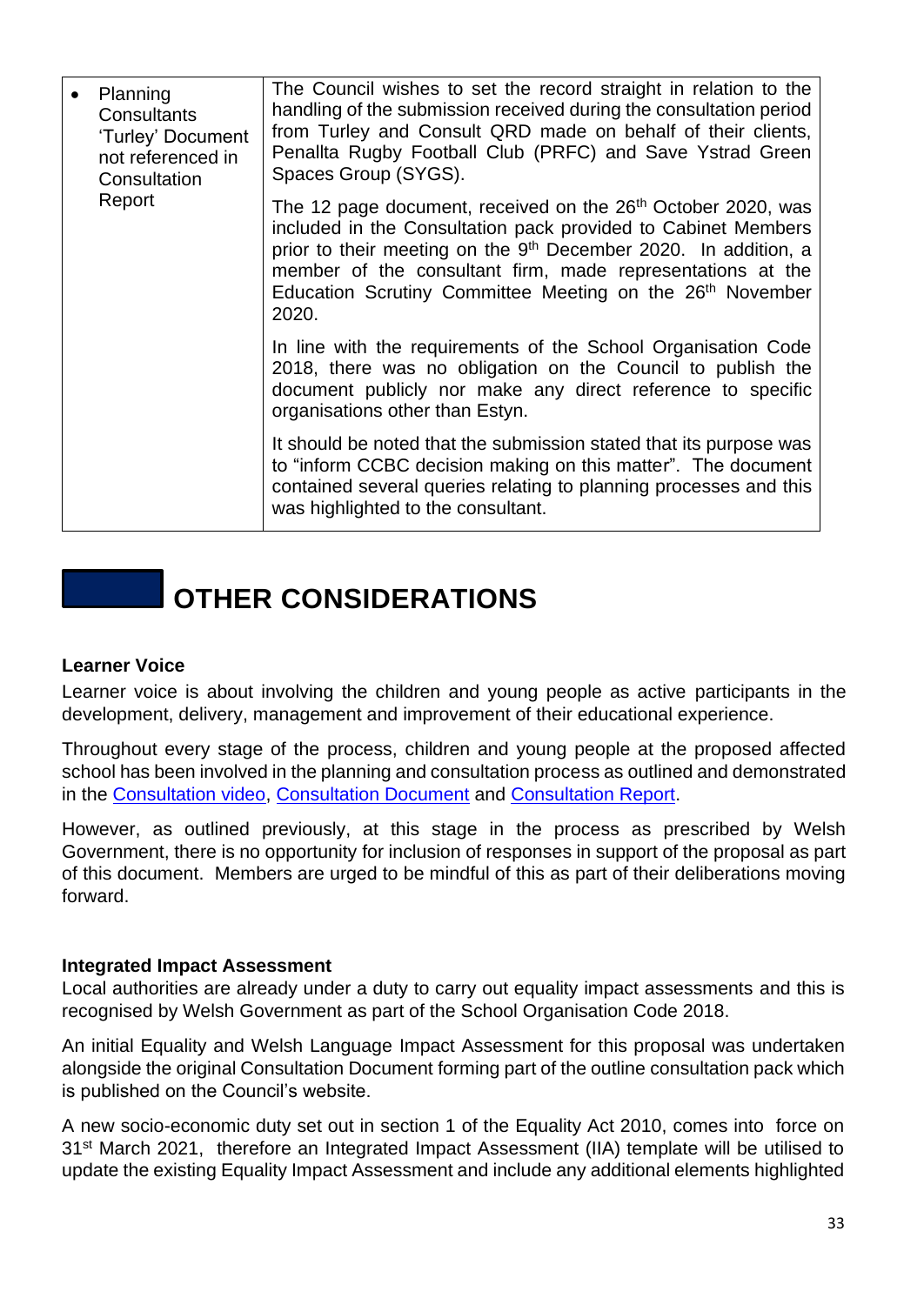through the statutory consultation processes. The purpose of this further assessment is to take account of any further information that has come forward through the consultation or otherwise.

The utilisation of the new IIA design will further help support Cabinet Members in making informed and effective decisions whilst ensuring compliance with a range of relevant legislation, including:

- Equality Act 2010 (Statutory Duties) (Wales) Regulations 2011
- Welsh Language (Wales) Measure 2011
- Socio-economic Duty Sections 1 to 3 of the Equality Act 2010
- Well-being of Future Generations (Wales) Act 2015
- Statutory Consultation v Doctrine of Legitimate Expectation and Gunning Principles

#### **Local and National Strategies**

There are a number of local and national strategies that drive Educational reform and underline the rationale for the proposals being considered as part of the 21<sup>st</sup> Century Schools and Colleges Band B programme in Caerphilly.

- [Welsh Language Act 1993](https://www.legislation.gov.uk/ukpga/1993/38/contents?lang=en) / [Welsh Language \(Wales\) measure 2011](https://www.legislation.gov.uk/mwa/2011/1/contents?lang=en)
- [Additional Learning Needs and Educational Tribunal \(Wales\) Act 2017](https://gov.wales/additional-learning-needs-and-education-tribunal-wales-act)
- [The Childcare Act 2006 \(Local Authority Assessment\) \(Wales\) Regulations 2016](https://www.legislation.gov.uk/wsi/2016/88/schedule/made)
- [Well-being of Future Generations \(Wales\) Act 2015](https://www.legislation.gov.uk/anaw/2015/2/contents/enacted)
- Welsh Government [Education in Wales: Our National Mission](https://gov.wales/sites/default/files/publications/2020-10/education-in-Wales-our-national-mission-update-october-2020.pdf)
- Welsh Government [Cymraeg 2050: Welsh Language Strategy Action Plan 2019-](https://gov.wales/cymraeg-2050-welsh-language-strategy-action-plan-2019-2020) 2021
- Welsh Government 21<sup>st</sup> [Century Schools and Colleges Programme](https://gov.wales/21st-century-schools-programme)
- Caerphilly ['Shared Ambitions' Education Attainment Strategy 2019 -](https://www.caerphilly.gov.uk/CaerphillyDocs/Schools/EducationAttainmentStrategy2019.aspx) 2022
- Caerphilly [#Team Caerphilly: Better Together Transformation Strategy](https://www.caerphilly.gov.uk/tc-eng/)
- Caerphilly [Welsh Education Strategic Plan](https://www.caerphilly.gov.uk/My-Council/Strategies,-plans-and-policies/Education/Welsh-Education-Strategic-Plan)
- Caerphilly [Welsh Language Strategy 2017-2022](https://www.caerphilly.gov.uk/My-Council/Strategies,-plans-and-policies/Equalities/Welsh-Language-Strategy)
- [Caerphilly Corporate Plan \(including Wellbeing Objectives 2018-2023\)](https://www.caerphilly.gov.uk/My-Council/Strategies,-plans-and-policies/Improvement-Plan/Improvement-Objectives)
- Caerphilly [Education Other Than At School \(EOTAS\) Strategy 2020](https://democracy.caerphilly.gov.uk/documents/s31849/Appendix%201%20EOTAS%20Strategy.pdf)
- Caerphilly [Strategic Equality Plan 2020-2024](https://www.caerphilly.gov.uk/My-Council/Strategies,-plans-and-policies/Equalities/Strategic-Equality-Plan)
- Caerphilly [Communication and Engagement Strategy 2019-2022](https://www.caerphilly.gov.uk/My-Council/Strategies,-plans-and-policies/Corporate-strategies,-plans-and-policies/Communications-and-Engagement-Strategy-2019-2022)

## <span id="page-33-1"></span>**NEXT STEPS**

#### <span id="page-33-0"></span>**Publication of Objection Report**

Under section 49 of the School Standards and Organisation (Wales) Act 2013, when objections have been received the Council must publish a summary of the statutory objections and the Council's response to those objections ("the Objection Report").

- ➢ The Objection Report will be published and posted on the Council's website with hard copies available on request.
- $\triangleright$  The Consultees as identified on pages 8/9 of this report will be advised by letter or email of the availability of the Objection Report.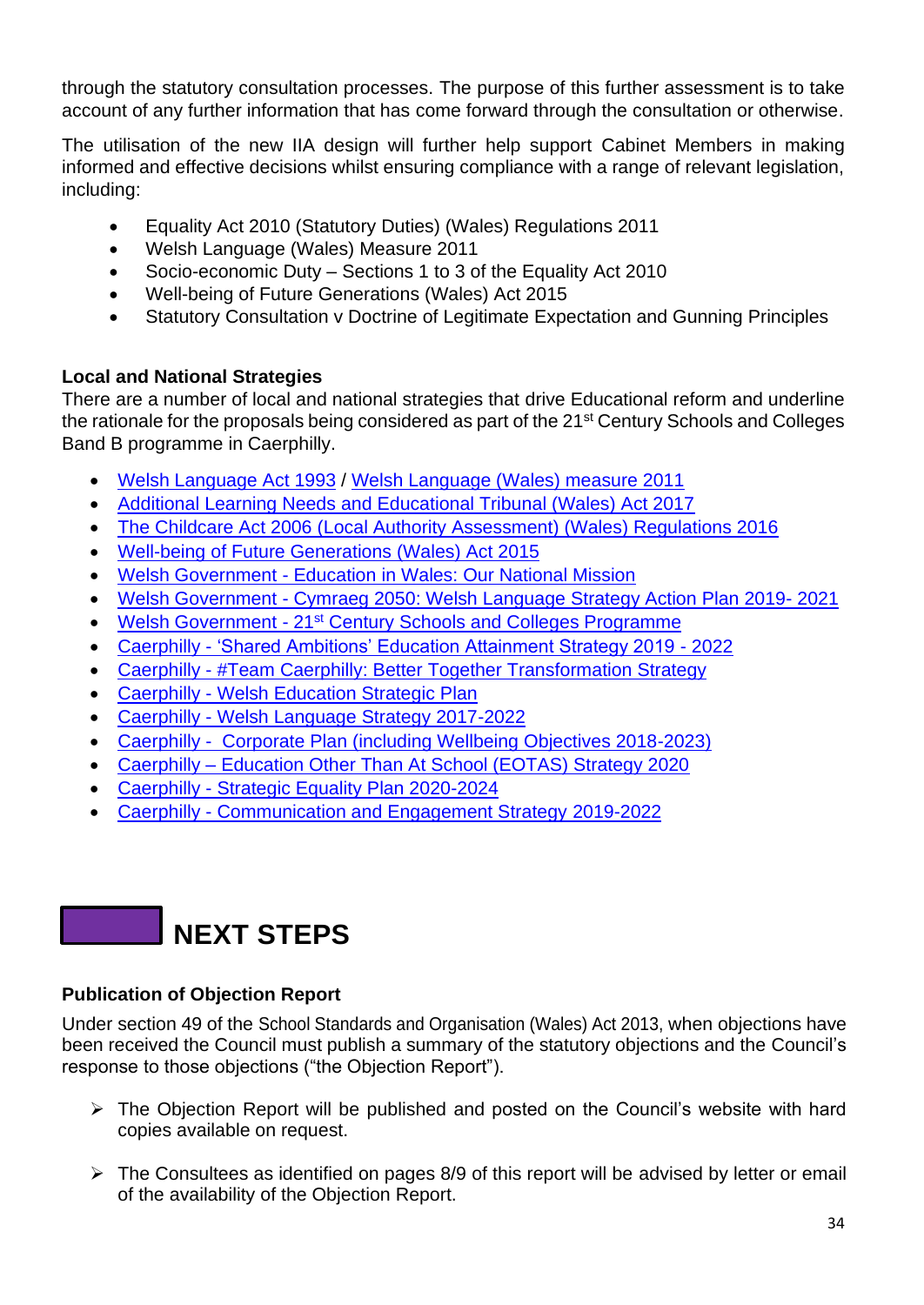#### <span id="page-34-0"></span>**Cabinet 'Objection Report' Decision**

Where a local authority's proposals have received objections, objections must be conscientiously considered alongside the arguments in respect of the proposals and in the light of the factors set out in the School Organisation Code 2018.

Further to review at Education Scrutiny Committee on the 22<sup>nd</sup> March 2021, this document will be considered in full at a Cabinet meeting due to be held on 7<sup>th</sup> April 2021.

At this meeting the following documentation will be made available to Members.

- $\triangleright$  a copy of the [Consultation Document](https://www.caerphilly.gov.uk/CaerphillyDocs/Consultations/Consultation-Document-2020-(Trinity-Fields).aspx)
- ➢ a copy of the [Consultation Report](https://www.caerphilly.gov.uk/CaerphillyDocs/Consultations/Trinity-Fields-Consultation-Report-2020.aspx)
- ➢ a copy of the [Published Statutory Notice](https://www.caerphilly.gov.uk/CaerphillyDocs/Consultations/Statutory-Notice-(Trinity-Fields).aspx) and [Notification Letter sent to Consultees](https://www.caerphilly.gov.uk/CaerphillyDocs/Consultations/Notification-Letter-Trinity-Fields.aspx)
- $\triangleright$  a copy of the updated Integrated Impact Assessment
- $\triangleright$  a copy of the Objection Report
- ➢ a copy of the Mitigation Proposals and Sewerage Briefing Paper
- $\triangleright$  copies of all the statutory objections in their original format

Cabinet Members will be asked to review the proposal and make the final determination as to whether to implement the proposal as outlined below:

#### **To expand the existing Trinity Fields School and Resource Centre, via a new building extension and outdoor play space**

#### **Recommendation**

It is the recommendation of this Objection Report that in line with the processes outlined in the School Organisation Code 2018 and the information gathered and reviewed as part of the consultation phase and formal objection period that Members endorse the proposal outlined above and permission is given as part of Cabinet's final determination to progress to implementation phase.

#### <span id="page-34-1"></span>**Decision Notification**

Decisions (in relation to proposals which require approval or determination) must be made and issued in the form of a decision letter. The decision letter must set out clearly the reasons for the decision with reference to the School Organisation Code 2018.

The Decision letter will be published electronically on the Council's website and the consultees as outlined in Section 5.6 of the School Organisation Code will be advised by letter/email of the availability of the document.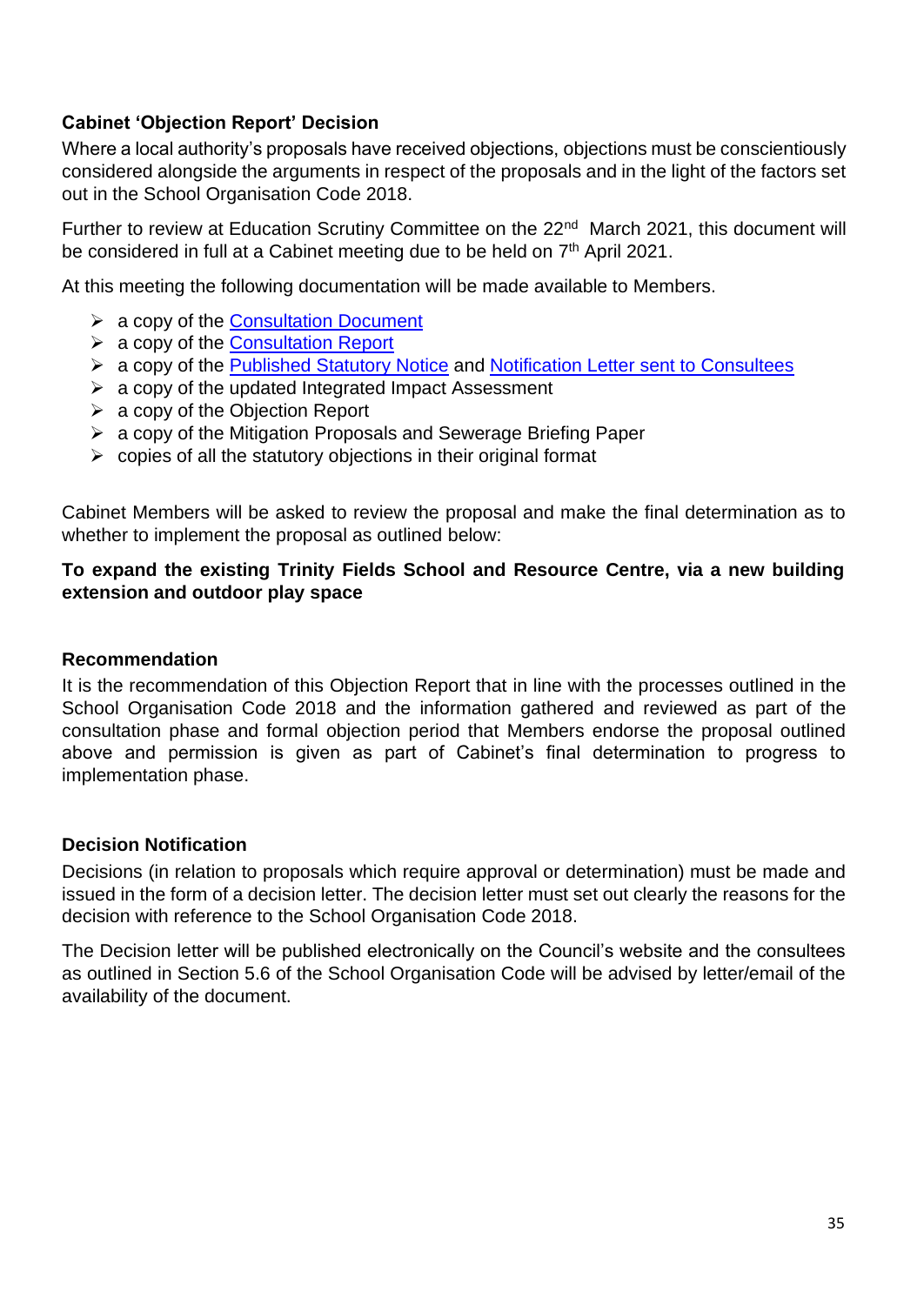### **SUPPORTING INFORMATION**

<span id="page-35-0"></span>**Annex 1 :**

[Consultation Document](https://www.caerphilly.gov.uk/CaerphillyDocs/Consultations/Consultation-Document-2020-(Trinity-Fields).aspx) [Consultation Report](https://www.caerphilly.gov.uk/CaerphillyDocs/Consultations/Trinity-Fields-Consultation-Report-2020.aspx)

#### <span id="page-35-1"></span>**Annex 2:**

Statutory Notice - [Notification Letter sent to Consultees](https://www.caerphilly.gov.uk/CaerphillyDocs/Consultations/Notification-Letter-Trinity-Fields.aspx)



#### **[Published Statutory Notice](https://www.caerphilly.gov.uk/CaerphillyDocs/Consultations/Statutory-Notice-(Trinity-Fields).aspx)**